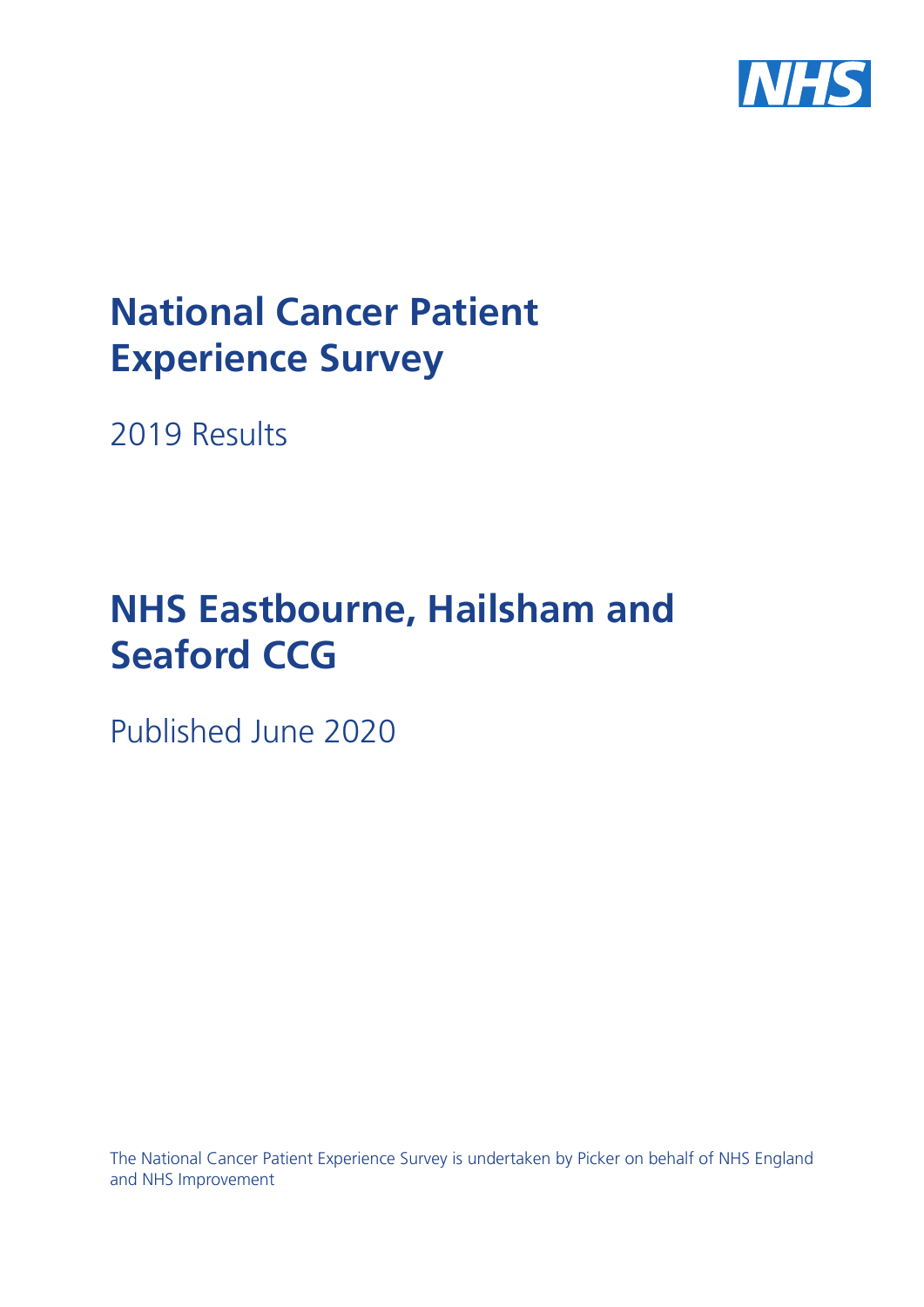# **Executive Summary** Case Mix Adjusted scores

### **Cancer Dashboard Questions**

The following seven questions are included in phase 1 of the Cancer Dashboard developed by Public Health England and NHS England:

Q61. Patient's average rating of care scored from very poor to very good

| $\overline{0}$ | $\overline{2}$                                                | 3 | 4 | 5 | 6 | 7 | 8   | 9 | 10                                                                                            |
|----------------|---------------------------------------------------------------|---|---|---|---|---|-----|---|-----------------------------------------------------------------------------------------------|
|                |                                                               |   |   |   |   |   | 8.7 |   |                                                                                               |
|                |                                                               |   |   |   |   |   |     |   | Q18. Patient definitely involved as much as they wanted in decisions about care and treatment |
|                |                                                               |   |   |   |   |   |     |   | Q19. Patient given the name of a CNS who would support them through their treatment           |
|                | Q20. Patient found it very or quite easy to contact their CNS |   |   |   |   |   |     |   |                                                                                               |
|                |                                                               |   |   |   |   |   |     |   | Q39. Patient always felt they were treated with respect and dignity while in hospital         |
|                | leaving hospital                                              |   |   |   |   |   |     |   | Q41. Hospital staff told patient who to contact if worried about condition or treatment after |
| 63%            | treatment                                                     |   |   |   |   |   |     |   | Q55. General practice staff definitely did everything they could to support patient during    |
|                |                                                               |   |   |   |   |   |     |   |                                                                                               |

### **Questions Outside Expected Range**

|                                                                                                   |            | Case Mix Adiusted Scores   |                            |                   |
|---------------------------------------------------------------------------------------------------|------------|----------------------------|----------------------------|-------------------|
|                                                                                                   | 2019 Score | Lower<br>Expected<br>Range | Upper<br>Expected<br>Range | National<br>Score |
| Q34. Patient thought there were always or nearly always enough nurses on duty to care for<br>them | 74%        | 57%                        | 72%                        | 64%               |

|                                                                                                                  |            | Case Mix Adjusted Scores   |                            |                   |
|------------------------------------------------------------------------------------------------------------------|------------|----------------------------|----------------------------|-------------------|
|                                                                                                                  | 2019 Score | Lower<br>Expected<br>Range | Upper<br>Expected<br>Range | National<br>Score |
| Q6. The length of time waiting for the test to be done was about right                                           | 80%        | 84%                        | 92%                        | 88%               |
| Q20. Patient found it very or quite easy to contact their CNS                                                    | 77%        | 80%                        | 90%                        | 85%               |
| Q21. Patient got understandable answers to important questions all or most of the time                           | 83%        | 83%                        | 92%                        | 87%               |
| Q22. Hospital staff gave information about support or self-help groups for people with<br>cancer                 | 79%        | 84%                        | 92%                        | 88%               |
| Q23. Hospital staff discussed or gave information about the impact cancer could have on<br>day to day activities | 77%        | 79%                        | 89%                        | 84%               |
| Q28. Afterwards, staff completely explained how operation had gone in understandable<br>way                      | 72%        | 73%                        | 85%                        | 79%               |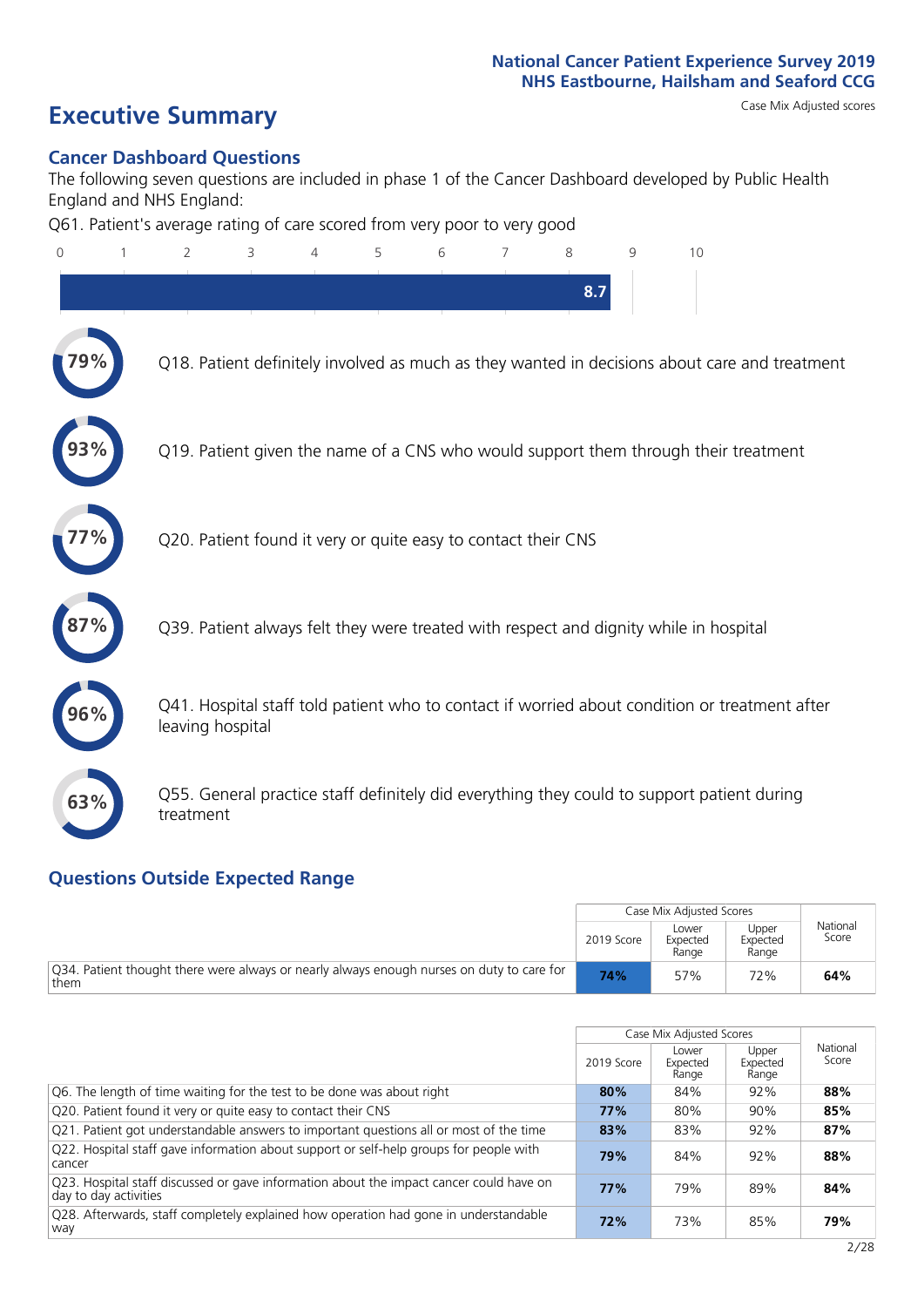|                                                                                                                |            | Case Mix Adjusted Scores   |                            |                   |
|----------------------------------------------------------------------------------------------------------------|------------|----------------------------|----------------------------|-------------------|
|                                                                                                                | 2019 Score | Lower<br>Expected<br>Range | Upper<br>Expected<br>Range | National<br>Score |
| Q51. Hospital staff definitely gave family or someone close all the information needed to<br>help care at home | 47%        | 54%                        | 66%                        | 60%               |
| Q52. Patient definitely given enough support from health or social services during treatment                   | 39%        | 42%                        | 62%                        | 52%               |
| Q58. Overall the administration of care was good or very good                                                  | 85%        | 85%                        | 92%                        | 89%               |
| O59. Patient felt length of time for attending clinics and appointments for cancer was about<br>right          | 59%        | 62%                        | 76%                        | 69%               |
| Q60. Someone discussed with patient whether they would like to take part in cancer<br>research                 | 18%        | 21%                        | 39%                        | 30%               |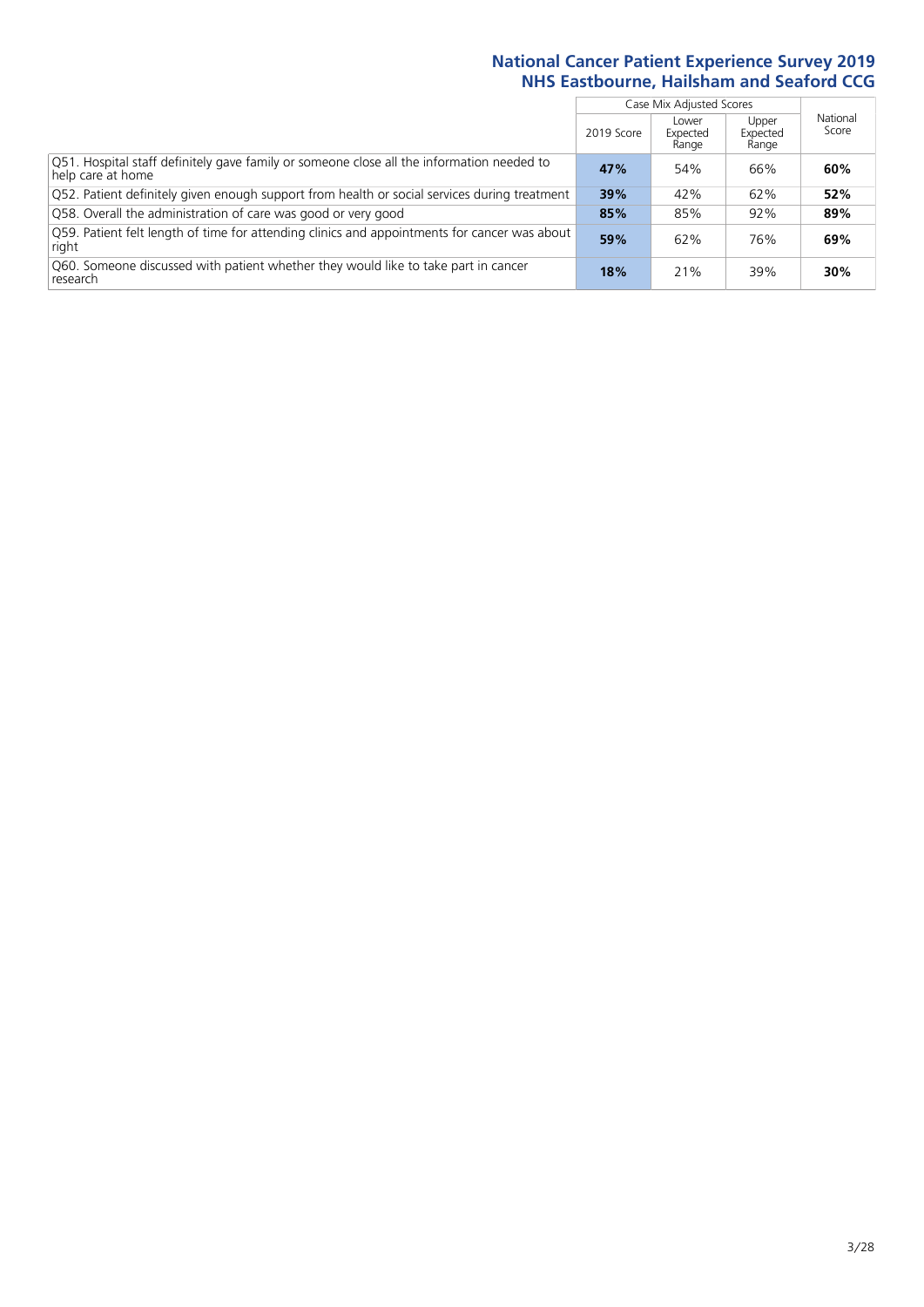## **Introduction**

The National Cancer Patient Experience Survey 2019 is the ninth iteration of the survey first undertaken in 2010. It has been designed to monitor national progress on cancer care; to provide information to drive local quality improvements; to assist commissioners and providers of cancer care; and to inform the work of the various charities and stakeholder groups supporting cancer patients.

The survey was overseen by a national Cancer Patient Experience Advisory Group. This Advisory Group set the principles and objectives of the survey programme and guided questionnaire development. The survey was commissioned and managed by NHS England. The survey provider, Picker, is responsible for designing, running and analysing the survey.

The 2019 survey involved 143 NHS Trusts. Out of 111,366 people, 67,858 people responded to the survey, yielding a response rate of 61%.

# **Methodology**

### **Eligibility, fieldwork and survey methods**

The sample for the survey included all adult (aged 16 and over) NHS patients, with a confirmed primary diagnosis of cancer, discharged from an NHS Trust after an inpatient episode or day case attendance for cancer related treatment in the months of April, May and June 2019. The fieldwork for the survey was undertaken between December 2019 and March 2020.

As in the previous four years, the survey used a mixed mode methodology. Questionnaires were sent by post, with two reminders where necessary, but also included an option to complete the questionnaire online. A Freephone helpline and email was available for respondents to opt out, ask questions about the survey, enable them to complete their questionnaire over the phone and provide access to a translation and interpreting facility for those whose first language was not English.

### **Case-mix adjustment**

Both unadjusted and adjusted scores are presented in this report. Case-mix adjusted scores allows us to account for the impact that differing patient populations might have on results. By using the case-mix adjusted estimates we can obtain a greater understanding of how a CCG is performing given their patient population. The factors taken into account in this case-mix adjustment are gender, age, ethnic group, deprivation, and tumour group.

### **Scoring methodology**

Fifty-two questions from the questionnaire are scored as these questions relate directly to patient experience. For all but one question (Q61), scores are presented as the percentage of positive responses out of all scored responses. For Q61, respondents rate their overall care on a scale of 0 to 10, of which the average was calculated for this question's presented score. The percentages in this report have been rounded to the nearest percentage point. Therefore, in some cases the figures do not appear to add up to 100%.

### **Statistical significance**

In the reporting of 2019 results, appropriate statistical tests have been undertaken to identify unadjusted scores for which the change over time is 'statistically significant'. Thirty-seven scored questions in 2019 have been compared with those of 2018 and a statistically significant change between the two years has been reported where identified.

For the scored questions that are comparable beyond 2018, statistically significant change over the five years has also been reported where identified. A statistically significant difference means that the change in the result is very unlikely to have occurred by sampling variation.

### **Suppression**

### **Question-level suppression**

For scores where the base size per question is  $<$ 21, the score will be suppressed and replaced with an asterisk (\*). The base size will include neutral response options.

### **Double suppression**

If any group within a particular sub-group breakdown (such as the tumour group breakdown) has <21 responses, then the figure for this particular group is suppressed and replaced with an asterisk (\*). If there is only one group within the sub-group breakdown that has <21 respondents, and is therefore suppressed, the group with the next lowest number of respondents is also supressed and replaced with an asterisk (\*) (regardless if it is greater than or less than 21).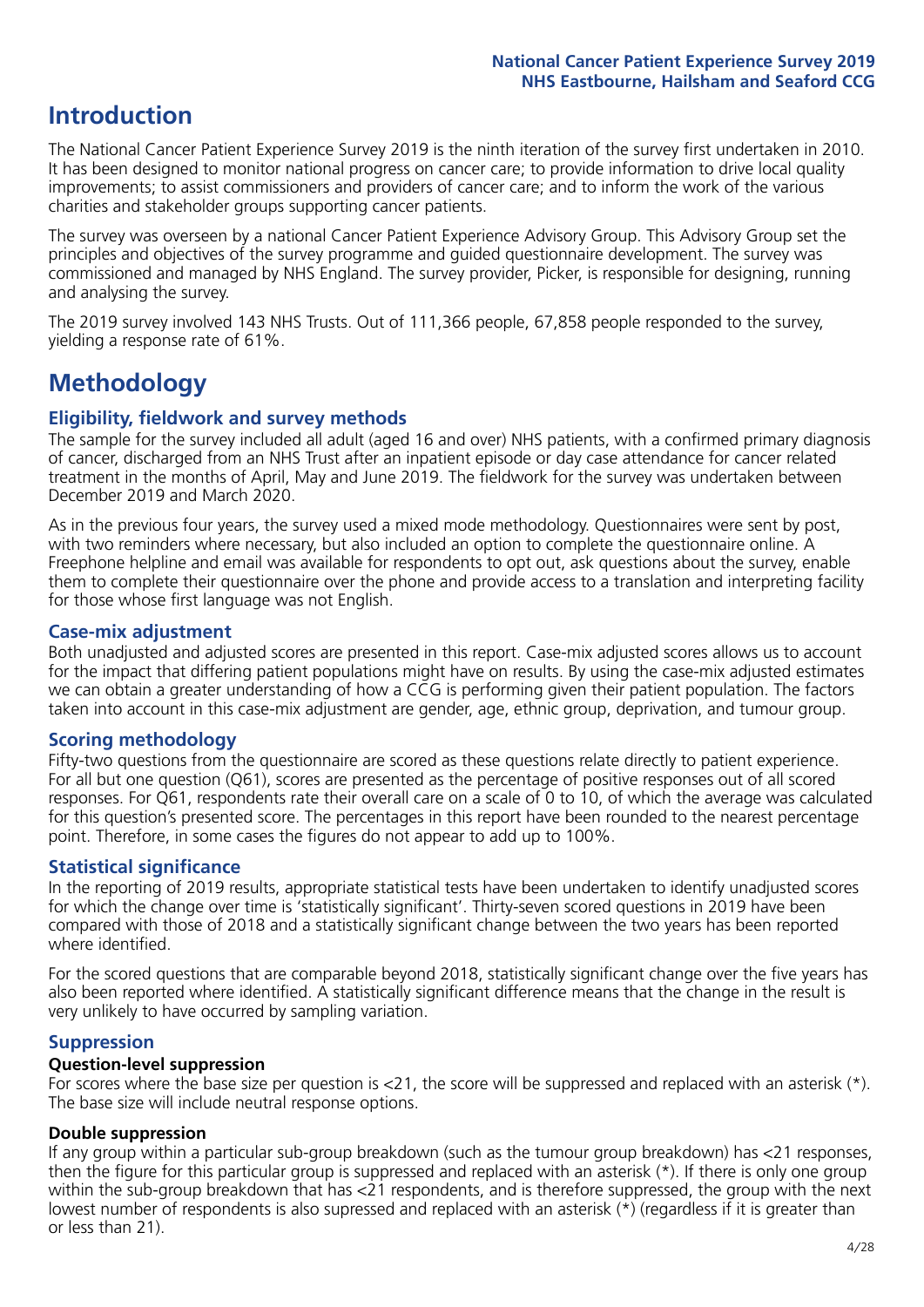## **Understanding the results**

This report shows how this CCG scored for each question in the survey, compared with national results and previous year's results. It is aimed at helping individual CCGs to understand their performance and identify areas for local improvement. Below is a description of the type of results presented within this report and how to understand them.

### **Expected range charts**

The expected range charts in this report show a bar with the lowest and highest score received for each question nationally. Within this bar, an expected range is given (in grey) and a black diamond represents the actual score for this CCG.

CCGs whose score is above the upper limit of the expected range (in the dark blue) are positive outliers, with a score statistically significantly higher than the national mean. This indicates that the CCG performs better than what CCGs of the same size and demographics are expected to perform. The opposite is true if the score is below the lower limit of the expected range (in the light blue); these are negative outliers. For scores within the expected range (in the grey), the score is what we would expect given the CCG's size and demographics.

### **Comparability tables**

The comparability tables show the 2018 and 2019 unadjusted scores for this CCG for each scored question. If there is a significant change from 2018 and 2019 or overall from 2015 to 2019, an arrow will be presented for the direction of change. The adjusted 2019 score will also be presented for each scored question along with the lower and upper expected range and national score. Scores above the upper limit of the expected range will be highlighted dark blue, scores below the lower limit of the expected range will be highlighted light blue, and scores within the lower and upper limit of the expected ranges will be highlighted grey.

### **Tumour type tables**

The tumour type tables show the unadjusted scores for each scored question for each of the 13 tumour groups. The national score for that tumour group is also shown. Unadjusted scores for the same tumour type across different CCGs may not be comparable, as they do not account for the impact that differing patient populations might have on results. Central nervous system is abbreviated as 'CNS' and lower gastrointestinal tract is abbreviated as 'LGT' throughout this report.

### **Year on year charts**

The year on year charts show five columns representing the unadjusted scores of the last five years (2015, 2016, 2017, 2018 and 2019) for each scored question.

### **Notes on specific questions**

Following the development phase of the 2019 survey, several changes were made to the questionnaire. Six scored questions were amended (Q5, Q18, Q30, Q35, Q56 and Q60) and one non-scored question (Q29) was amended that impacted the comparability of questions Q30 to Q41. Of all questions changed or impacted by change, only Q60 is presented with historical comparisons; though the results should be interpreted with caution.

### **Unadjusted data and case-mix adjusted data**

Unadjusted data should be used to see the actual responses from patients relating to the CCG. Case-mix adjusted data, together with expected ranges, should be used to understand whether the results are significantly higher or lower than national results taking account of the patient mix.

### **Further information**

This research was carried out in accordance with the international standard for organisations conducting social research (accreditation to ISO20252:2012; certificate number GB08/74322). The 2019 survey data has been produced and published in line with the Code of Practice for Official Statistics.

For more information on the methodology, please see the Technical Document. It can be viewed along with the 2019 questionnaire and survey quidance on the website at [www.ncpes.co.uk](https://www.ncpes.co.uk/supporting-documents). For all other outputs at National, Trust, CCG and Cancer Alliance level, please see the PDF reports, Excel tables and dashboards at [www.ncpes.co.uk.](https://www.ncpes.co.uk/current-results)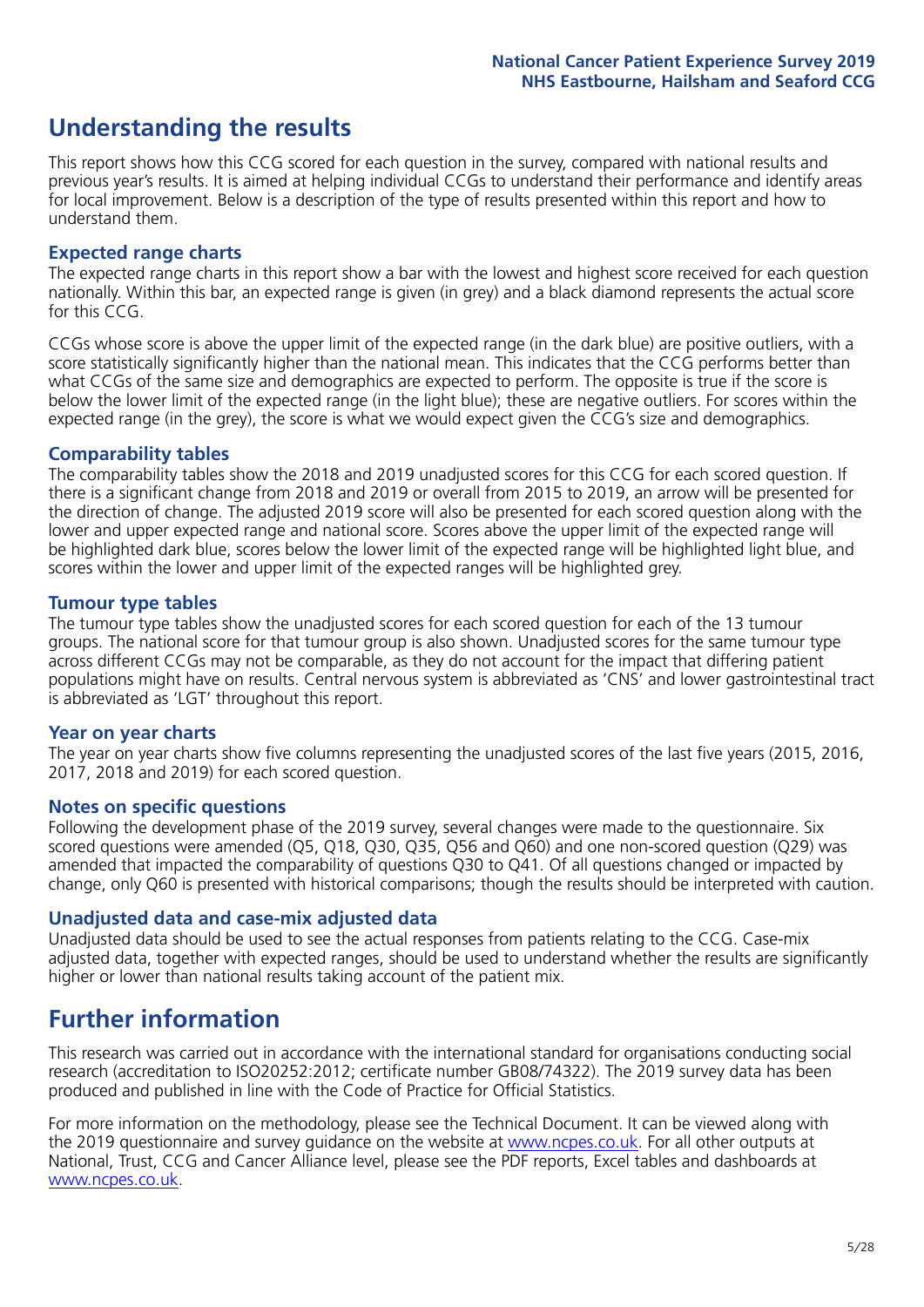### **Response Rate**

### **Overall Response Rate**

319 patients responded out of a total of 474 patients, resulting in a response rate of 67%.

|          | Sample Size | Adjusted<br>Sample | Completed | Response Rate |
|----------|-------------|--------------------|-----------|---------------|
| CCG      | 501         | 474                | 319       | 67%           |
| National | 119,855     | 111.366            | 67.858    | 61%           |

### **Respondents by Survey Type**

|                            | Number of<br>Respondents |
|----------------------------|--------------------------|
| Online                     | 31                       |
| Paper                      | 288                      |
| Phone                      |                          |
| <b>Translation Service</b> |                          |

### **Respondents by Tumour Group**

|                      | Number of<br>Respondents |
|----------------------|--------------------------|
| Brain / CNS          | 2                        |
| <b>Breast</b>        | 76                       |
| Colorectal / LGT     | 39                       |
| Gynaecological       | 14                       |
| Haematological       | 40                       |
| <b>Head and Neck</b> | 6                        |
| Lung                 | 30                       |
| Prostate             | 31                       |
| Sarcoma              | 3                        |
| Skin                 | 5                        |
| <b>Upper Gastro</b>  | 23                       |
| Urological           | 37                       |
| Other                | 13                       |

### **Respondents by Age and Gender**

Respondents year of birth has been used to determine age. This information has been amalgamated into 8 age bands. The age and gender distribution for the CCG was as follows:

|        | Age 16-24 | Age 25-34 | Age 35-44 | Age 45-54 | Age 55-64 | Age 65-74 | Age 75-84 | Age 85+ | Total |
|--------|-----------|-----------|-----------|-----------|-----------|-----------|-----------|---------|-------|
| Male   |           |           |           |           | 22        | 50        | 49        |         | 139   |
| Female |           |           | b         | 27        | 36        | 55        | 45        |         | 180   |
| Total  |           |           |           | 32        | 58        | 105       | 94        | 20      | 319   |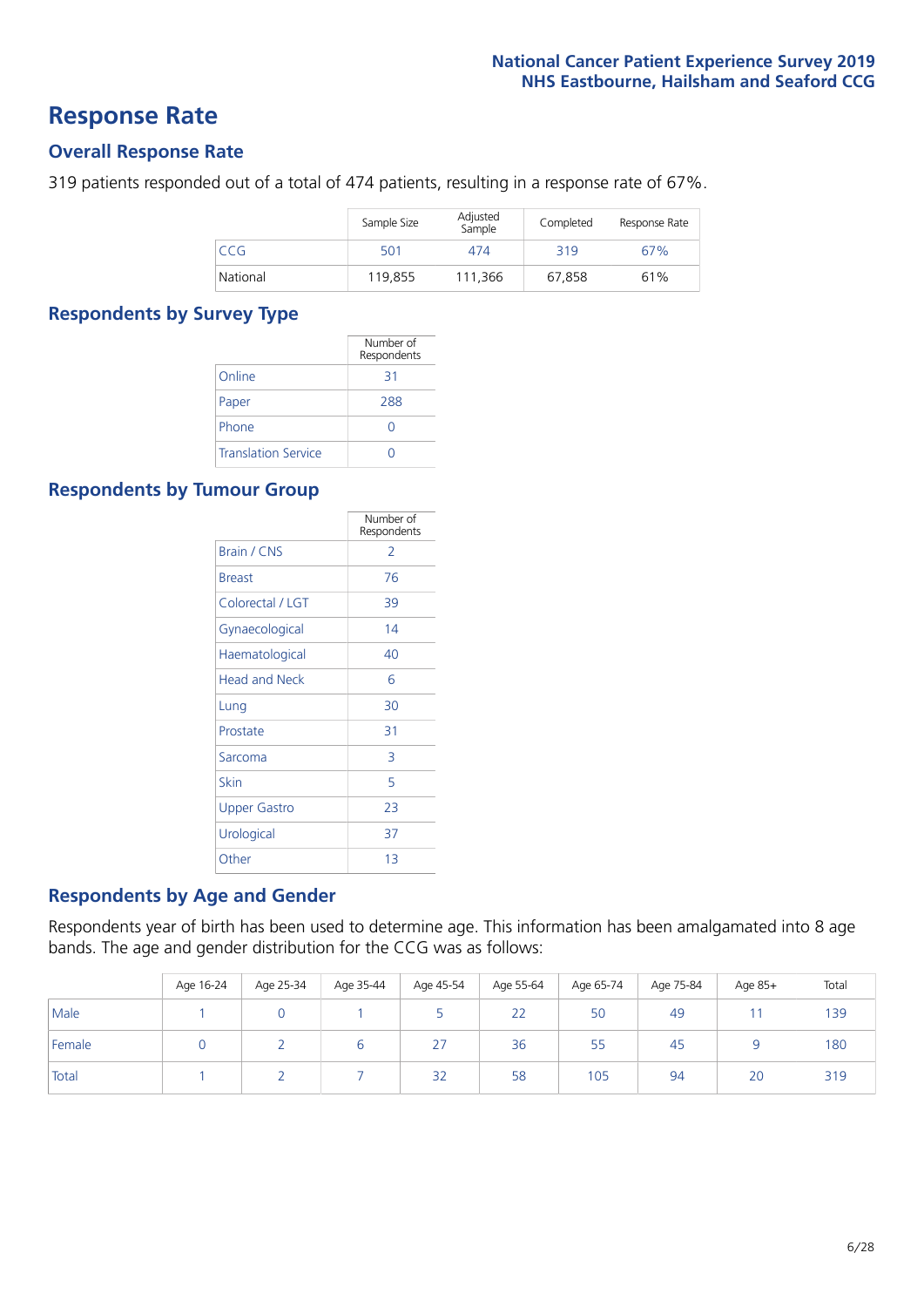# **Expected Range Charts**

| Lower Expected Range                                                                                                                   | Average |       |        | Upper Expected Range |     |     |     |     | Case Mix Adjusted Score |            |     |          |
|----------------------------------------------------------------------------------------------------------------------------------------|---------|-------|--------|----------------------|-----|-----|-----|-----|-------------------------|------------|-----|----------|
| <b>SEEING YOUR GP</b>                                                                                                                  |         | $0\%$ | $10\%$ | 20%                  | 30% | 40% | 50% | 60% |                         | 70% 80%    |     | 90% 100% |
| Q1. Saw GP once or twice before being told they needed to go to<br>hospital<br>Q2. Patient thought they were seen as soon as necessary |         |       |        |                      |     |     |     |     |                         | 76%<br>83% |     |          |
| <b>DIAGNOSTIC TESTS</b>                                                                                                                |         | 0%    | 10%    | 20%                  | 30% | 40% | 50% | 60% | 70%                     | 80%        | 93% | 90% 100% |
| Q5. Received all the information needed about the test                                                                                 |         |       |        |                      |     |     |     |     |                         |            |     |          |
| Q6. The length of time waiting for the test to be done was about<br>right                                                              |         |       |        |                      |     |     |     |     |                         | 80%<br>79% |     |          |
| Q7. Test results explained in completely understandable way                                                                            |         |       |        |                      |     |     |     |     |                         |            |     |          |
| <b>FINDING OUT WHAT WAS WRONG WITH YOU</b>                                                                                             |         | 0%    | 10%    | 20%                  | 30% | 40% | 50% | 60% | 70%                     | 80%        |     | 90% 100% |
| Q10. Patient told they could bring a family member or friend when<br>first told they had cancer                                        |         |       |        |                      |     |     |     |     |                         | 81%        |     |          |
| Q11. Patient felt they were told sensitively that they had cancer                                                                      |         |       |        |                      |     |     |     |     |                         | 82%        |     |          |
| Q12. Patient completely understood the explanation of what was<br>wrong                                                                |         |       |        |                      |     |     |     |     | 71%                     |            |     |          |
| Q13. Patient given easy to understand written information about<br>the type of cancer they had                                         |         |       |        |                      |     |     |     |     |                         | 75%        |     |          |
| <b>DECIDING THE BEST TREATMENT FOR YOU</b>                                                                                             |         | $0\%$ | 10%    | 20%                  | 30% | 40% | 50% | 60% | 70%                     | 80%        |     | 90% 100% |
| Q14. Patient felt that treatment options were completely explained                                                                     |         |       |        |                      |     |     |     |     |                         | 82%        |     |          |
| Q15. Patient felt possible side effects were definitely explained in<br>an understandable way                                          |         |       |        |                      |     |     |     |     | 72%                     |            |     |          |
| Q16. Patient definitely given practical advice and support in dealing<br>with side effects of treatment                                |         |       |        |                      |     |     |     |     | 67%                     |            |     |          |
| Q17. Patient definitely told about side effects that could affect<br>them in the future                                                |         |       |        |                      |     |     | 54% |     |                         |            |     |          |
| Q18. Patient definitely involved as much as they wanted in<br>decisions about care and treatment                                       |         |       |        |                      |     |     |     |     |                         | 79%        |     |          |
| <b>CLINICAL NURSE SPECIALIST (CNS)</b>                                                                                                 |         | 0%    | 10%    | 20%                  | 30% | 40% | 50% | 60% | 70%                     | 80%        |     | 90% 100% |
| Q19. Patient given the name of a CNS who would support them<br>through their treatment                                                 |         |       |        |                      |     |     |     |     |                         |            | 93% |          |
| Q20. Patient found it very or quite easy to contact their CNS                                                                          |         |       |        |                      |     |     |     |     |                         | 77%        |     |          |
| Q21. Patient got understandable answers to important questions<br>all or most of the time                                              |         |       |        |                      |     |     |     |     |                         | 83%        |     |          |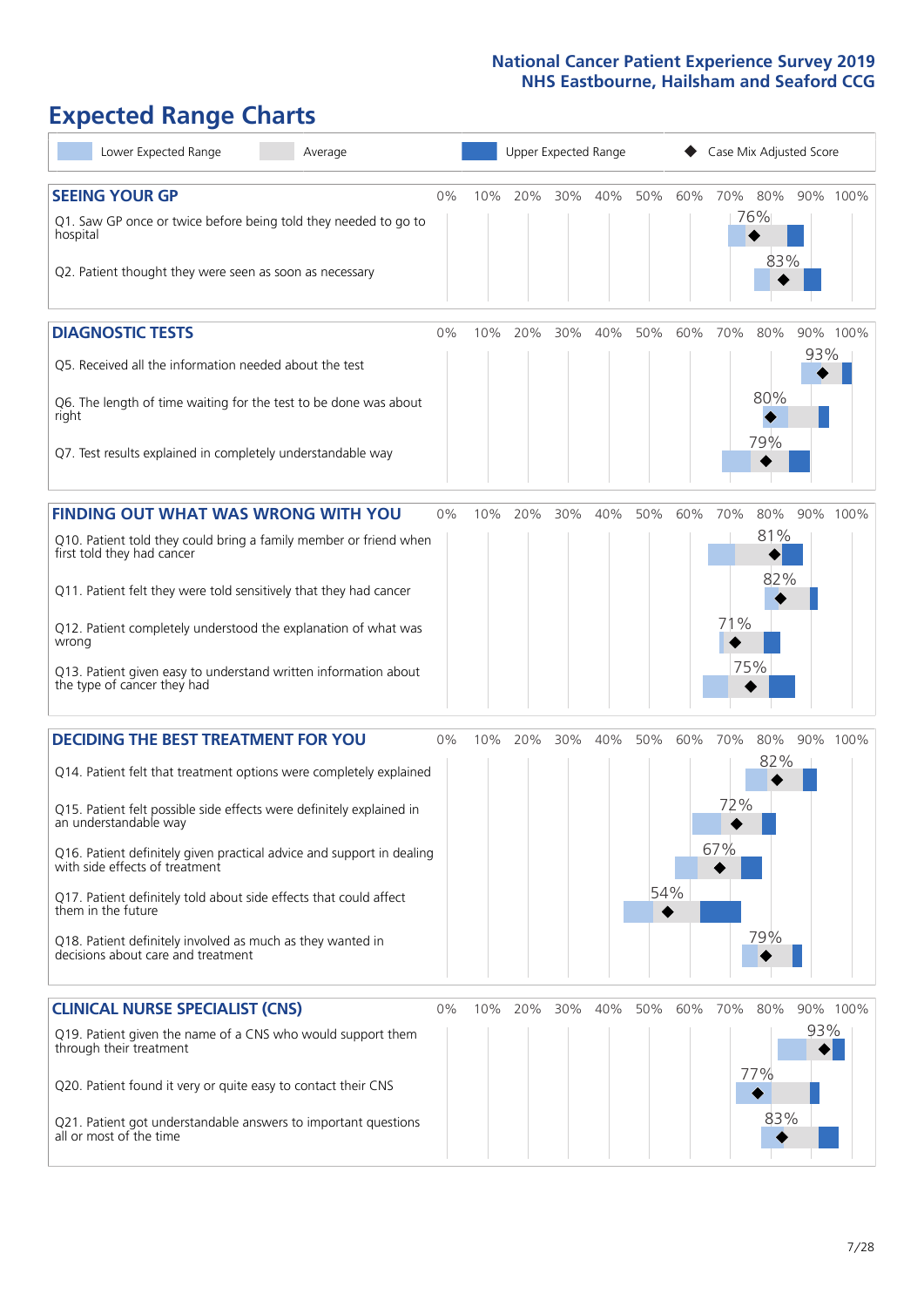# **Expected Range Charts**

| Lower Expected Range<br>Average                                                                                                                                                       |       |     | Upper Expected Range |     |     |     |     | Case Mix Adjusted Score            |            |     |          |
|---------------------------------------------------------------------------------------------------------------------------------------------------------------------------------------|-------|-----|----------------------|-----|-----|-----|-----|------------------------------------|------------|-----|----------|
| <b>SUPPORT FOR PEOPLE WITH CANCER</b><br>Q22. Hospital staff gave information about support or self-help<br>groups for people with cancer                                             | 0%    | 10% | 20%                  | 30% | 40% | 50% | 60% | 70%                                | 80%<br>79% |     | 90% 100% |
| Q23. Hospital staff discussed or gave information about the impact<br>cancer could have on day to day activities<br>Q24. Hospital staff gave information on getting financial help or |       |     |                      |     |     |     | 56% |                                    | 77%        |     |          |
| possible benefits<br>Q25. Hospital staff told patient they could get free prescriptions                                                                                               |       |     |                      |     |     |     |     |                                    | 79%        |     |          |
| <b>OPERATIONS</b>                                                                                                                                                                     | 0%    | 10% | 20%                  | 30% | 40% | 50% | 60% | 70%                                | 80%        |     | 90% 100% |
| Q27. Beforehand, patient had all the information needed about the<br>operation                                                                                                        |       |     |                      |     |     |     |     |                                    |            | 94% |          |
| Q28. Afterwards, staff completely explained how operation had<br>gone in understandable way                                                                                           |       |     |                      |     |     |     |     | 72%                                |            |     |          |
| <b>HOSPITAL CARE AS AN INPATIENT</b>                                                                                                                                                  | $0\%$ | 10% | 20%                  | 30% | 40% | 50% | 60% | 70%                                | 80%        |     | 90% 100% |
| Q30. Hospital staff didn't talk in front of patient as if patient wasn't<br>there                                                                                                     |       |     |                      |     |     |     |     |                                    | 83%        | 86% |          |
| Q31. Patient had confidence and trust in all doctors treating them                                                                                                                    |       |     |                      |     |     |     |     |                                    |            |     |          |
| Q32. Patient's family or someone close definitely felt able to talk to<br>a doctor                                                                                                    |       |     |                      |     |     |     |     | 69%                                |            |     |          |
| Q33. Patient had confidence and trust in all the ward nurses<br>treating them                                                                                                         |       |     |                      |     |     |     |     | 75%                                |            |     |          |
| Q34. Patient thought there were always or nearly always enough<br>nurses on duty to care for them                                                                                     |       |     |                      |     |     |     |     | 74%<br>$\color{blue}\blacklozenge$ |            |     |          |
| Q35. All hospital staff asked patient what name they prefer to be<br>called by                                                                                                        |       |     |                      |     |     |     |     |                                    | 76%        |     |          |
| Q36. Patient always given enough privacy when discussing<br>condition or treatment                                                                                                    |       |     |                      |     |     |     |     |                                    |            | 86% |          |
| Q37. Patient definitely found hospital staff to discuss worries or<br>fears during their inpatient visit                                                                              |       |     |                      |     |     | 47% |     |                                    |            |     |          |
| Q38. Hospital staff definitely did everything they could to help<br>control pain                                                                                                      |       |     |                      |     |     |     |     |                                    | 84%        |     |          |
| Q39. Patient always felt they were treated with respect and dignity<br>while in hospital                                                                                              |       |     |                      |     |     |     |     |                                    |            | 87% |          |
| Q40. Patient given clear written information about what should or<br>should not do after leaving hospital                                                                             |       |     |                      |     |     |     |     |                                    |            | 91% |          |
| Q41. Hospital staff told patient who to contact if worried about<br>condition or treatment after leaving hospital                                                                     |       |     |                      |     |     |     |     |                                    |            |     | 96%      |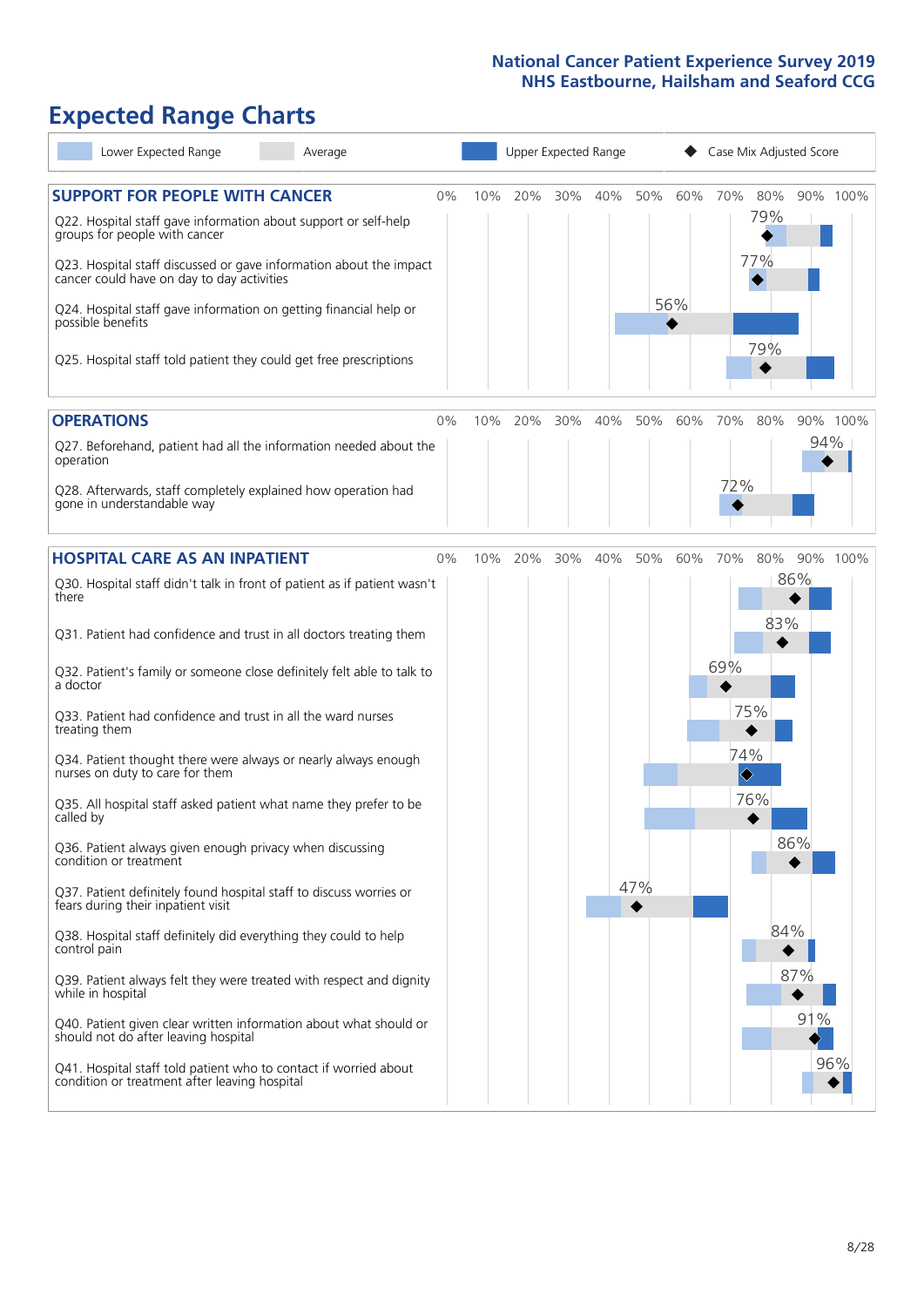# **Expected Range Charts**

| Lower Expected Range<br>Average                                                                                                           |       |     |                |     | Upper Expected Range |     |     | Case Mix Adjusted Score |         |          |          |
|-------------------------------------------------------------------------------------------------------------------------------------------|-------|-----|----------------|-----|----------------------|-----|-----|-------------------------|---------|----------|----------|
| <b>HOSPITAL CARE AS A DAY PATIENT / OUTPATIENT 0%</b><br>Q43. Patient definitely found hospital staff to discuss worries or               |       | 10% | 20%            | 30% | 40%                  | 50% | 60% | 72%                     | 70% 80% |          | 90% 100% |
| fears during their outpatient or day case visit<br>Q44. Cancer doctor had the right documents at patient's last<br>outpatient appointment |       |     |                |     |                      |     |     |                         |         | 95%      |          |
| Q46. Beforehand patient completely had all information needed<br>about radiotherapy treatment                                             |       |     |                |     |                      |     |     |                         |         | 91%      |          |
| Q47. Patient completely given understandable information about<br>whether radiotherapy was working                                        |       |     |                |     |                      |     | 63% |                         |         |          |          |
| Q49. Beforehand patient completely had all information needed<br>about chemotherapy treatment                                             |       |     |                |     |                      |     |     |                         |         | 87%      |          |
| Q50. Patient given enough information about whether<br>chemotherapy was working in a completely understandable way                        |       |     |                |     |                      |     |     | 69%                     |         |          |          |
| <b>HOME CARE AND SUPPORT</b>                                                                                                              | 0%    | 10% | 20%            | 30% | 40%                  | 50% | 60% | 70%                     | 80%     |          | 90% 100% |
| Q51. Hospital staff definitely gave family or someone close all the<br>information needed to help care at home                            |       |     |                |     |                      | 47% |     |                         |         |          |          |
| Q52. Patient definitely given enough support from health or social<br>services during treatment                                           |       |     |                |     | 39%                  |     |     |                         |         |          |          |
| Q53. Patient definitely given enough support from health or social<br>services after treatment                                            |       |     |                |     | 36%                  |     |     |                         |         |          |          |
| <b>CARE FROM YOUR GENERAL PRACTICE</b>                                                                                                    | 0%    | 10% | 20%            | 30% | 40%                  | 50% | 60% | 70%                     | 80%     |          | 90% 100% |
| Q54. GP given enough information about patient's condition and<br>treatment                                                               |       |     |                |     |                      |     |     |                         |         |          | 97%      |
| Q55. General practice staff definitely did everything they could to<br>support patient during treatment                                   |       |     |                |     |                      |     | 63% |                         |         |          |          |
| <b>YOUR OVERALL NHS CARE</b>                                                                                                              | $0\%$ | 10% | 20%            | 30% | 40%                  | 50% | 60% | 70%                     | 80%     |          | 90% 100% |
| Q56. Different people treating and caring for patient always work<br>well together to give best possible care                             |       |     |                |     |                      |     |     | 69%                     |         |          |          |
| Q57. Patient given a care plan                                                                                                            |       |     |                | 34% |                      |     |     |                         |         |          |          |
| Q58. Overall the administration of care was good or very good                                                                             |       |     |                |     |                      |     |     |                         |         | 85%      |          |
| Q59. Patient felt length of time for attending clinics and<br>appointments for cancer was about right                                     |       |     |                |     |                      |     | 59% |                         |         |          |          |
| Q60. Someone discussed with patient whether they would like to<br>take part in cancer research                                            |       |     | 18%            |     |                      |     |     |                         |         |          |          |
|                                                                                                                                           | 0     |     | $\overline{2}$ | 3   | 4                    | 5   | 6   |                         | 8       | 9<br>8.7 | 10       |
| Q61. Patient's average rating of care scored from very poor to very<br>good                                                               |       |     |                |     |                      |     |     |                         |         |          |          |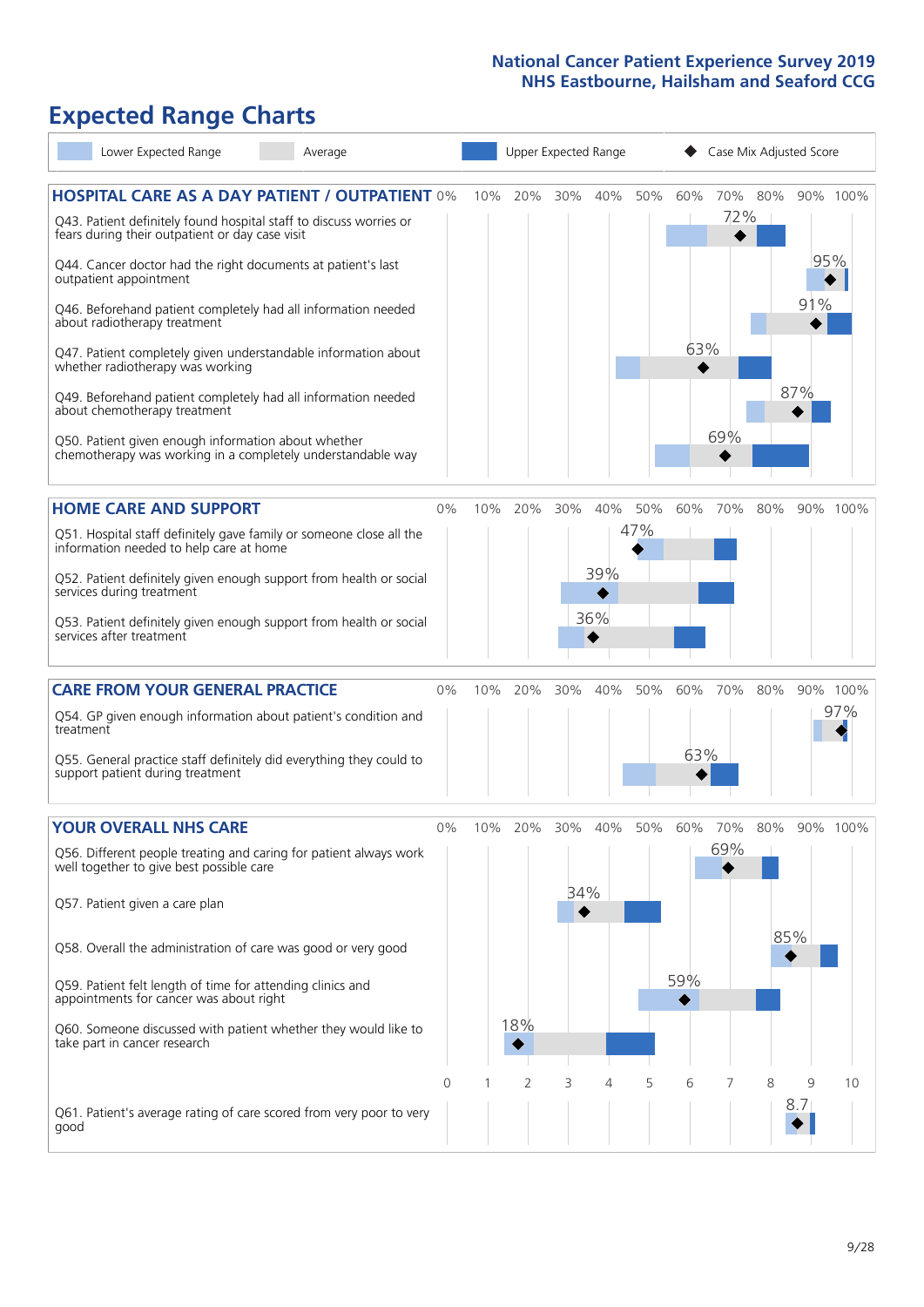# **Comparability Tables**

\* Indicates where a score has been suppressed because there are less than 21 responses.

\*\* No score available for 2018.

 $\triangle$  or  $\nabla$ 

Change 2018-2019: Indicates where 2019 score is significantly higher or lower than 2018 score Change Overall: Indicates significant change overall (2015, 2016, 2017, 2018 and 2019).

Adjusted Score below Lower Expected Range Adjusted Score between Upper and Lower Expected Ranges Adjusted Score above Upper Expected Range

|                                                                             |           |               | Unadjusted Scores |               |                                 |         |               | Case Mix Adjusted Scores            |                |                   |
|-----------------------------------------------------------------------------|-----------|---------------|-------------------|---------------|---------------------------------|---------|---------------|-------------------------------------|----------------|-------------------|
|                                                                             | 2018<br>n | 2018<br>Score | 2019<br>n.        | 2019<br>Score | Change Change <br>2018-<br>2019 | Overall | 2019<br>Score | Lower<br>Expected Expected<br>Range | Upper<br>Range | National<br>Score |
| <b>SEEING YOUR GP</b>                                                       |           |               |                   |               |                                 |         |               |                                     |                |                   |
| Q1. Saw GP once or twice before being told they needed to go<br>to hospital | 243       | 75%           | 238               | 77%           |                                 |         | 76%           | 74%                                 | 84%            | 79%               |
| Q2. Patient thought they were seen as soon as necessary                     | 328       | 84%           | 304               | 84%           |                                 |         | 83%           | 80%                                 | 88%            | 84%               |
| <b>DIAGNOSTIC TESTS</b>                                                     |           |               |                   |               |                                 |         |               |                                     |                |                   |
| Q5. Received all the information needed about the test                      | $***$     | $* *$         | 273               | 93%           |                                 |         | 93%           | 92%                                 | 98%            | 95%               |
| O6 The length of time waiting for the test to be done was                   |           |               |                   |               |                                 |         |               |                                     |                |                   |

| Q6. The length of time waiting for the test to be done was<br>about right | 297 | 83% | 276 | 80% |  | 80% | 84% | 92% | 88% |
|---------------------------------------------------------------------------|-----|-----|-----|-----|--|-----|-----|-----|-----|
| Q7. Test results explained in completely understandable way               | 293 | 81% |     | 79% |  | 79% | 75% | 85% | 80% |

| <b>FINDING OUT WHAT WAS WRONG WITH YOU</b>                                                      |     |     |     |     |            |     |     |     |
|-------------------------------------------------------------------------------------------------|-----|-----|-----|-----|------------|-----|-----|-----|
| Q10. Patient told they could bring a family member or friend<br>when first told they had cancer | 310 | 78% | 299 | 82% | 81%        | 71% | 83% | 77% |
| Q11. Patient felt they were told sensitively that they had cancer                               | 328 | 85% | 319 | 83% | 82%        | 82% | 90% | 86% |
| Q12. Patient completely understood the explanation of what<br>was wrong                         | 338 | 73% | 315 | 72% | <b>71%</b> | 68% | 78% | 73% |
| Q13. Patient given easy to understand written information<br>about the type of cancer they had  | 301 | 81% | 286 | 75% | 75%        | 69% | 79% | 74% |

| <b>DECIDING THE BEST TREATMENT FOR YOU</b>                                                              |      |      |     |     |  |     |     |     |     |
|---------------------------------------------------------------------------------------------------------|------|------|-----|-----|--|-----|-----|-----|-----|
| Q14. Patient felt that treatment options were completely<br>explained                                   | 297  | 85%  | 271 | 82% |  | 82% | 79% | 88% | 83% |
| Q15. Patient felt possible side effects were definitely explained<br>in an understandable way           | 323  | 72%  | 297 | 72% |  | 72% | 68% | 78% | 73% |
| Q16. Patient definitely given practical advice and support in<br>dealing with side effects of treatment | 317  | 69%  | 295 | 67% |  | 67% | 62% | 73% | 67% |
| Q17. Patient definitely told about side effects that could affect<br>them in the future                 | 299  | 55%  | 274 | 54% |  | 54% | 51% | 63% | 57% |
| Q18. Patient definitely involved as much as they wanted in<br>decisions about care and treatment        | $**$ | $**$ | 308 | 79% |  | 79% | 77% | 85% | 81% |

| <b>CLINICAL NURSE SPECIALIST (CNS)</b>                                                    |     |     |     |     |  |     |     |     |     |
|-------------------------------------------------------------------------------------------|-----|-----|-----|-----|--|-----|-----|-----|-----|
| Q19. Patient given the name of a CNS who would support them<br>through their treatment    | 331 | 92% | 303 | 93% |  | 93% | 89% | 95% | 92% |
| Q20. Patient found it very or quite easy to contact their CNS                             | 275 | 88% | 245 | 77% |  | 77% | 80% | 90% | 85% |
| Q21. Patient got understandable answers to important<br>questions all or most of the time | 254 | 87% | 235 | 83% |  | 83% | 83% | 92% | 87% |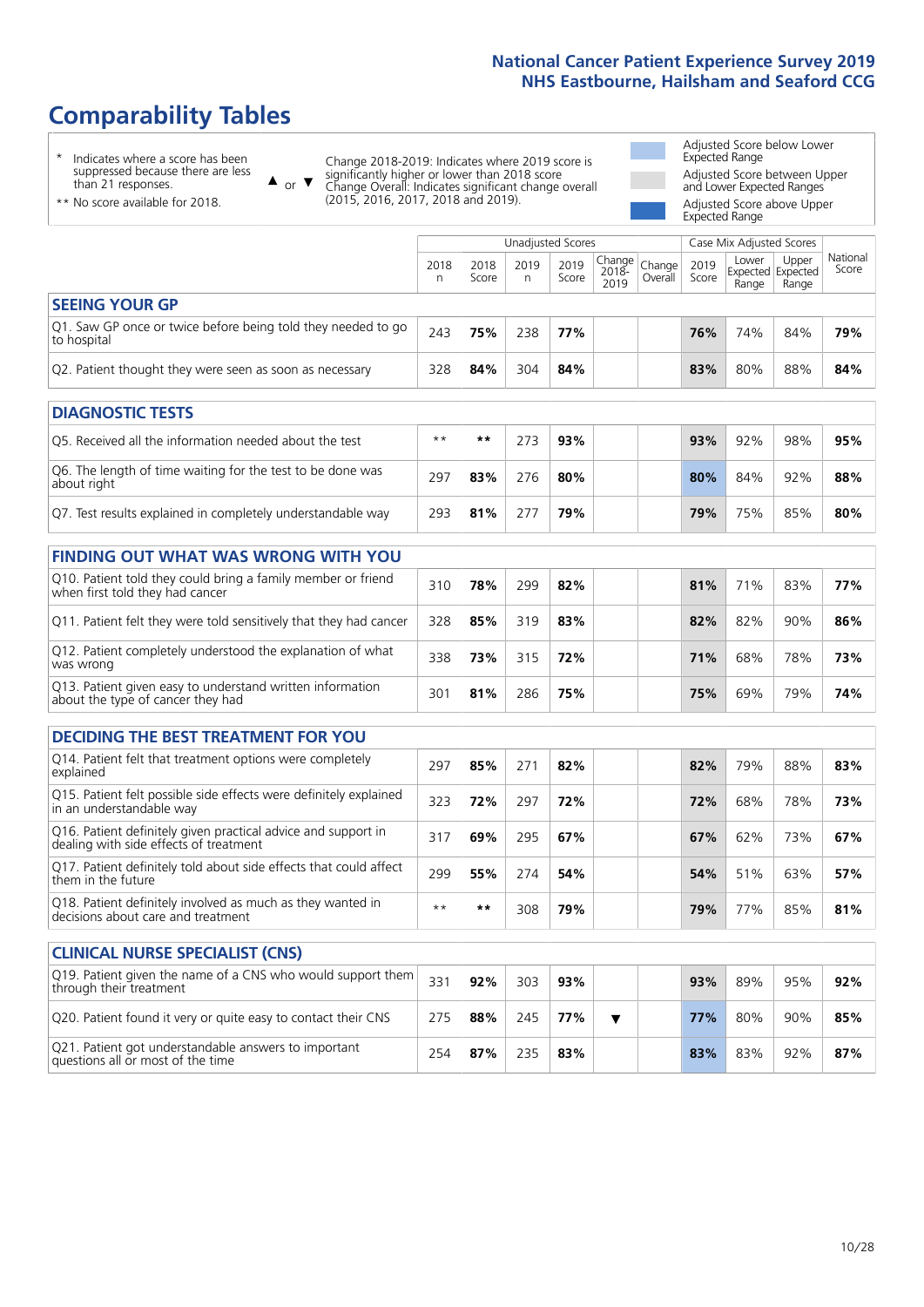# **Comparability Tables**

\* Indicates where a score has been suppressed because there are less than 21 responses.

\*\* No score available for 2018.

 $\triangle$  or  $\nabla$ 

Change 2018-2019: Indicates where 2019 score is significantly higher or lower than 2018 score Change Overall: Indicates significant change overall (2015, 2016, 2017, 2018 and 2019).

Adjusted Score below Lower Expected Range Adjusted Score between Upper and Lower Expected Ranges Adjusted Score above Upper Expected Range

|                                                                                                                   |              |               |           | <b>Unadjusted Scores</b> |                         |                   |               | Case Mix Adjusted Scores            |                |                   |
|-------------------------------------------------------------------------------------------------------------------|--------------|---------------|-----------|--------------------------|-------------------------|-------------------|---------------|-------------------------------------|----------------|-------------------|
|                                                                                                                   | 2018<br>n    | 2018<br>Score | 2019<br>n | 2019<br>Score            | Change<br>2018-<br>2019 | Change<br>Overall | 2019<br>Score | Lower<br>Expected Expected<br>Range | Upper<br>Range | National<br>Score |
| <b>SUPPORT FOR PEOPLE WITH CANCER</b>                                                                             |              |               |           |                          |                         |                   |               |                                     |                |                   |
| Q22. Hospital staff gave information about support or self-help<br>groups for people with cancer                  | 246          | 80%           | 231       | 79%                      |                         |                   | 79%           | 84%                                 | 92%            | 88%               |
| Q23. Hospital staff discussed or gave information about the<br>impact cancer could have on day to day activities  | 215          | 81%           | 194       | 77%                      |                         |                   | 77%           | 79%                                 | 89%            | 84%               |
| Q24. Hospital staff gave information on getting financial help or<br>possible benefits                            | 138          | 54%           | 146       | 56%                      |                         |                   | 56%           | 55%                                 | 71%            | 63%               |
| Q25. Hospital staff told patient they could get free prescriptions                                                | 135          | 79%           | 123       | 78%                      |                         |                   | 79%           | 75%                                 | 89%            | 82%               |
| <b>OPERATIONS</b>                                                                                                 |              |               |           |                          |                         |                   |               |                                     |                |                   |
| Q27. Beforehand, patient had all the information needed about<br>the operation                                    | 189          | 97%           | 164       | 94%                      |                         |                   | 94%           | 93%                                 | 99%            | 96%               |
| Q28. Afterwards, staff completely explained how operation had<br>gone in understandable way                       | 188          | 77%           | 163       | 72%                      |                         |                   | 72%           | 73%                                 | 85%            | 79%               |
| <b>HOSPITAL CARE AS AN INPATIENT</b>                                                                              |              |               |           |                          |                         |                   |               |                                     |                |                   |
| Q30. Hospital staff didn't talk in front of patient as if patient<br>wasn't there                                 | $***$        | **            | 156       | 87%                      |                         |                   | 86%           | 78%                                 | 89%            | 84%               |
| Q31. Patient had confidence and trust in all doctors treating<br>them                                             | $***$        | **            | 159       | 84%                      |                         |                   | 83%           | 78%                                 | 89%            | 84%               |
| Q32. Patient's family or someone close definitely felt able to talk<br>to a doctor                                | $* *$        | **            | 124       | 69%                      |                         |                   | 69%           | 64%                                 | 80%            | 72%               |
| Q33. Patient had confidence and trust in all the ward nurses<br>treating them                                     | $**$         | **            | 156       | 76%                      |                         |                   | 75%           | 67%                                 | 81%            | 74%               |
| Q34. Patient thought there were always or nearly always<br>enough nurses on duty to care for them                 | $* *$        | **            | 157       | 75%                      |                         |                   | 74%           | 57%                                 | 72%            | 64%               |
| Q35. All hospital staff asked patient what name they prefer to<br>be called by                                    | $**$         | **            | 157       | 76%                      |                         |                   | 76%           | 61%                                 | 80%            | 71%               |
| Q36. Patient always given enough privacy when discussing<br>condition or treatment                                | $**$         | **            | 157       | 87%                      |                         |                   | 86%           | 79%                                 | 90%            | 85%               |
| Q37. Patient definitely found hospital staff to discuss worries or<br>fears during their inpatient visit          | $**$         | **            | 119       | 47%                      |                         |                   | 47%           | 43%                                 | 61%            | 52%               |
| Q38. Hospital staff definitely did everything they could to help<br>control pain                                  | $***$        | $***$         | 134       | 85%                      |                         |                   | 84%           | 76%                                 | 89%            | 83%               |
| Q39. Patient always felt they were treated with respect and<br>dignity while in hospital                          | $\star\star$ | **            | 159       | 87%                      |                         |                   | 87%           | 83%                                 | 93%            | 88%               |
| Q40. Patient given clear written information about what should<br>or should not do after leaving hospital         | $**$         | **            | 146       | 91%                      |                         |                   | 91%           | 80%                                 | 92%            | 86%               |
| Q41. Hospital staff told patient who to contact if worried about<br>condition or treatment after leaving hospital | $**$         | **            | 156       | 96%                      |                         |                   | 96%           | 91%                                 | 98%            | 94%               |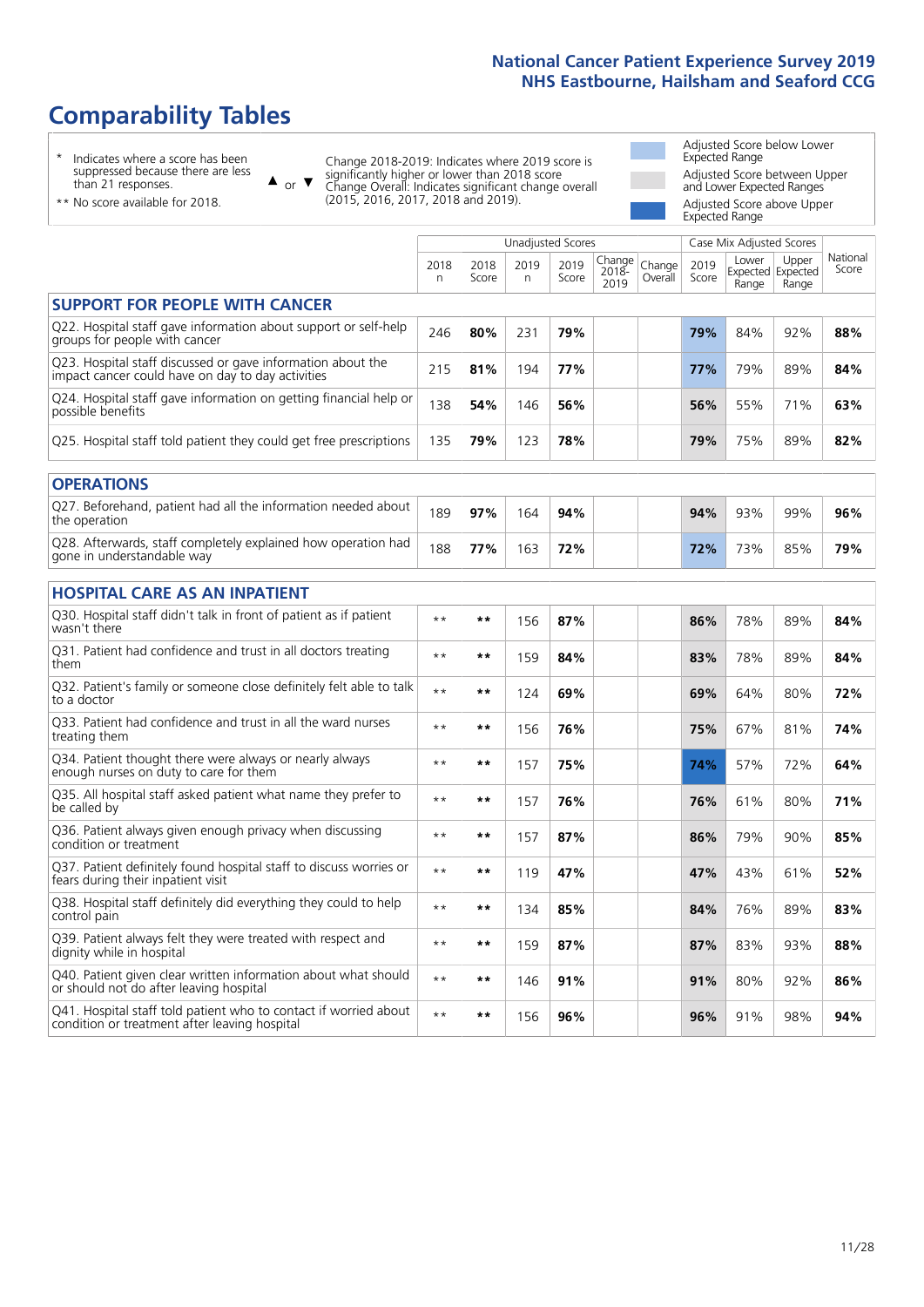# **Comparability Tables**

\* Indicates where a score has been suppressed because there are less than 21 responses.

\*\* No score available for 2018.

or  $\blacktriangledown$  $\blacktriangle$ 

Change 2018-2019: Indicates where 2019 score is significantly higher or lower than 2018 score Change Overall: Indicates significant change overall (2015, 2016, 2017, 2018 and 2019).

Adjusted Score below Lower Expected Range Adjusted Score between Upper and Lower Expected Ranges Adjusted Score above Upper Expected Range

National Score

|                                                                                                                       |           |               | <b>Unadjusted Scores</b> |               |                            | Case Mix Adjusted Scores |               |                |                                     |                 |
|-----------------------------------------------------------------------------------------------------------------------|-----------|---------------|--------------------------|---------------|----------------------------|--------------------------|---------------|----------------|-------------------------------------|-----------------|
|                                                                                                                       | 2018<br>n | 2018<br>Score | 2019<br>n                | 2019<br>Score | Change<br>$2018 -$<br>2019 | Change<br>Overall        | 2019<br>Score | Lower<br>Range | Upper<br>Expected Expected<br>Range | Nation<br>Score |
| <b>HOSPITAL CARE AS A DAY PATIENT / OUTPATIENT</b>                                                                    |           |               |                          |               |                            |                          |               |                |                                     |                 |
| Q43. Patient definitely found hospital staff to discuss worries or<br>fears during their outpatient or day case visit | 248       | 75%           | 211                      | 72%           |                            |                          | 72%           | 64%            | 77%                                 | 71%             |
| Q44. Cancer doctor had the right documents at patient's last<br>outpatient appointment                                | 299       | 97%           | 254                      | 94%           |                            |                          | 95%           | 93%            | 98%                                 | 96%             |
| Q46. Beforehand patient completely had all information needed<br>about radiotherapy treatment                         | 57        | 91%           | 78                       | 91%           |                            |                          | 91%           | 79%            | 94%                                 | 86%             |
| Q47. Patient completely given understandable information<br>about whether radiotherapy was working                    | 52        | 69%           | 63                       | 63%           |                            |                          | 63%           | 48%            | 72%                                 | 60%             |
| Q49. Beforehand patient completely had all information needed<br>about chemotherapy treatment                         | 159       | 85%           | 153                      | 86%           |                            |                          | 87%           | 79%            | 90%                                 | 84%             |
| Q50. Patient given enough information about whether<br>chemotherapy was working in a completely understandable way    | 154       | 69%           | 140                      | 67%           |                            |                          | 69%           | 60%            | 75%                                 | 68%             |
| <b>HOME CARE AND SUPPORT</b>                                                                                          |           |               |                          |               |                            |                          |               |                |                                     |                 |
| Q51. Hospital staff definitely gave family or someone close all<br>the information needed to help care at home        | 275       | 60%           | 242                      | 47%           | ▼                          |                          | 47%           | 54%            | 66%                                 | 60%             |
| Q52. Patient definitely given enough support from health or<br>social services during treatment                       | 122       | 48%           | 128                      | 38%           |                            |                          | 39%           | 42%            | 62%                                 | 52%             |
| Q53. Patient definitely given enough support from health or<br>social services after treatment                        | 60        | 33%           | 78                       | 36%           |                            |                          | 36%           | 34%            | 56%                                 | 45%             |
| <b>CARE FROM YOUR GENERAL PRACTICE</b>                                                                                |           |               |                          |               |                            |                          |               |                |                                     |                 |
| Q54. GP given enough information about patient's condition<br>and treatment                                           | 298       | 98%           | 278                      | 97%           |                            |                          | 97%           | 93%            | 98%                                 | 95%             |
| Q55. General practice staff definitely did everything they could<br>to support patient during treatment               | 222       | 59%           | 214                      | 63%           |                            |                          | 63%           | 52%            | 65%                                 | 58%             |
|                                                                                                                       |           |               |                          |               |                            |                          |               |                |                                     |                 |

| <b>YOUR OVERALL NHS CARE</b>                                                                                  |      |       |     |     |     |     |     |     |
|---------------------------------------------------------------------------------------------------------------|------|-------|-----|-----|-----|-----|-----|-----|
| Q56. Different people treating and caring for patient always<br>work well together to give best possible care | $**$ | $***$ | 303 | 70% | 69% | 68% | 78% | 73% |
| Q57. Patient given a care plan                                                                                | 256  | 29%   | 237 | 33% | 34% | 31% | 44% | 38% |
| Q58. Overall the administration of care was good or very good                                                 | 345  | 88%   | 310 | 85% | 85% | 85% | 92% | 89% |
| Q59. Patient felt length of time for attending clinics and<br>appointments for cancer was about right         | 339  | 69%   | 311 | 60% | 59% | 62% | 76% | 69% |
| Q60. Someone discussed with patient whether they would like<br>to take part in cancer research                | 328  | 18%   | 300 | 16% | 18% | 21% | 39% | 30% |
| Q61. Patient's average rating of care scored from very poor to<br>very good                                   | 336  | 8.9   | 302 | 8.7 | 8.7 | 8.6 | 9.0 | 8.8 |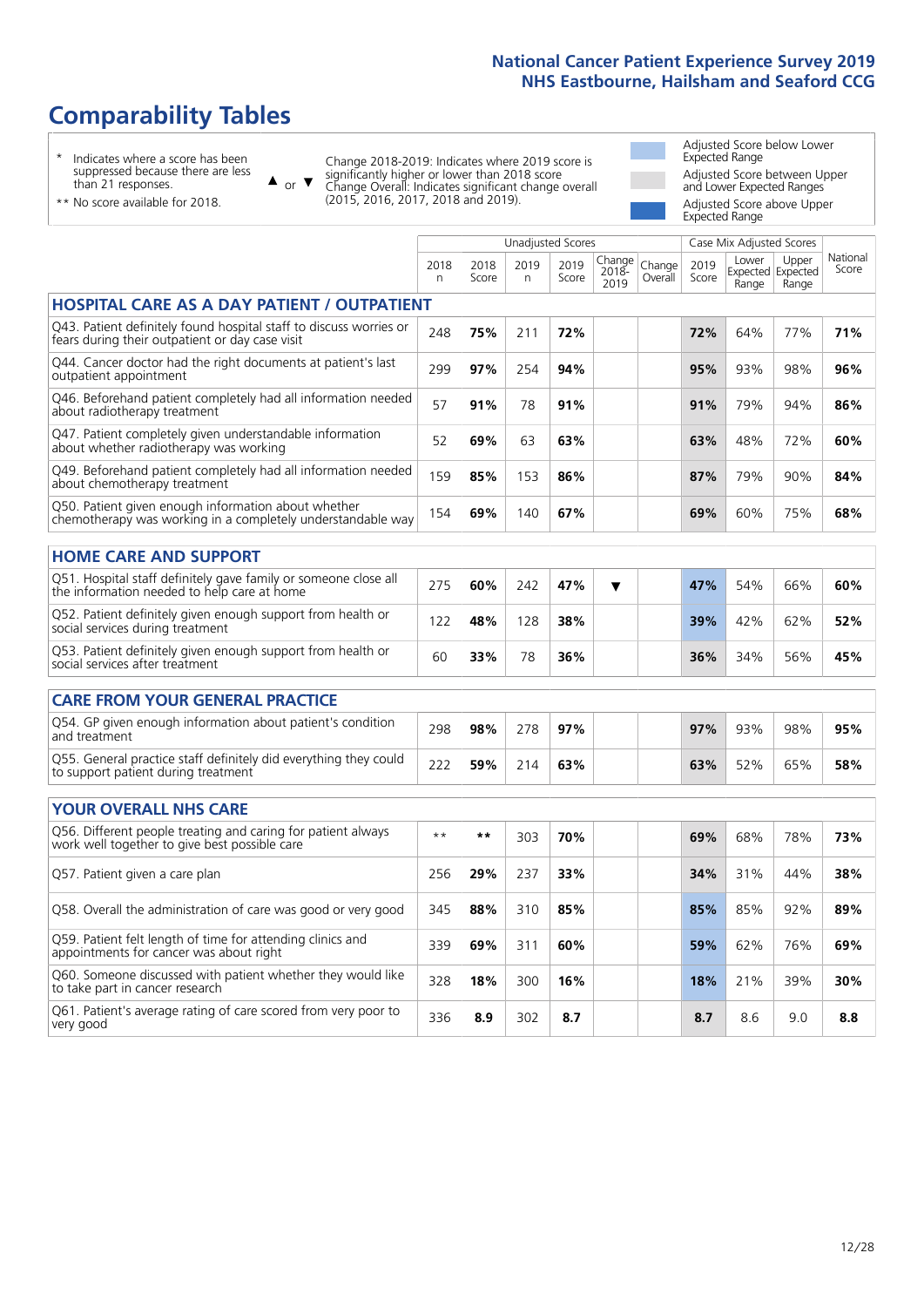# **Tumour Type Tables**

- \* Indicates where a score has been suppressed because there are less than 21 responses.
- n.a. Indicates that there were no respondents for that tumour group.

| <b>SEEING YOUR GP</b>                                      |                          |              |               |                   |                   |                |                  |      | Tumour Group    |         |         |                 |                                                 |         |                |
|------------------------------------------------------------|--------------------------|--------------|---------------|-------------------|-------------------|----------------|------------------|------|-----------------|---------|---------|-----------------|-------------------------------------------------|---------|----------------|
|                                                            |                          | Brain<br>CNS | <b>Breast</b> | Colorectal<br>LGT | ত<br>Gynaecologic | Haematological | Head and<br>Neck | Dung | Prostate        | Sarcoma | Skin    | Upper<br>Gastro | Urological                                      | Other   | All<br>Cancers |
| Q1. Saw GP once or twice before being told they            | <b>CCG</b>               | $\star$      |               | 92% 69%           |                   | 63%            | $\star$          |      | 71% 91%         |         | $\star$ | $\star$         | 74%                                             | $\ast$  | 77%            |
| needed to go to hospital                                   | National 59% 94% 75% 77% |              |               |                   |                   |                |                  |      | 67% 79% 71% 82% |         |         |                 | 71% 90% 74% 83% 74%                             |         | 79%            |
| Q2. Patient thought they were seen as soon as<br>necessary | <b>CCG</b>               | $\star$      |               | 92% 86%           |                   | 77%            | $\star$          |      | 87% 80%         |         | $\star$ |                 | 62% 92%                                         | $\star$ | 84%            |
|                                                            | National                 | 79%          |               |                   |                   |                |                  |      |                 |         |         |                 | 89% 83% 81% 82% 81% 84% 86% 69% 85% 79% 85% 79% |         | 84%            |

#### **DIAGNOSTIC TESTS** Tumour Group

|                                                                |              | Brain   | <b>Breast</b> | Colorectal<br>LGT           | ᅙ<br>Gynaecologic | Haematological | Head and<br>Neck | Lung        | Prostate | Sarcoma | Skin    | Upper<br>Gastro | rological                                   | Other   | All<br>Cancers |
|----------------------------------------------------------------|--------------|---------|---------------|-----------------------------|-------------------|----------------|------------------|-------------|----------|---------|---------|-----------------|---------------------------------------------|---------|----------------|
| Q5. Received all the information needed about<br>the test      | CCG          | $\star$ |               | 91% 89%                     |                   | 97%            | $\star$          | 96%         | 96%      |         | $\star$ | $\star$         | 94%                                         | $\star$ | 93%            |
|                                                                | National     | 93%     | 95%           | 95%                         | 93%               | 95%            |                  | 93% 95% 95% |          | 93%     | 96%     |                 | 95% 95%                                     | 95%     | 95%            |
| Q6. The length of time waiting for the test to be              | <b>CCG</b>   | $\star$ |               | 80% 84%                     | $\star$           | 79%            | $\star$          |             | 82% 71%  |         | $\star$ | $\star$         | 89%                                         | $\star$ | 80%            |
| done was about right                                           | National     |         |               | 84% 91% 88%                 |                   |                |                  |             |          |         |         |                 | 86% 89% 88% 87% 87% 81% 87% 84% 87% 86% 88% |         |                |
| Q7. Test results explained in completely<br>understandable way | CCG          | $\star$ |               | 80% 84%                     | $\star$           | 79%            | $\star$          |             | 79% 84%  |         | $\star$ | $\star$         | 80%                                         | $\star$ | 79%            |
|                                                                | National 71% |         |               | 83% 82% 77% 77% 79% 80% 80% |                   |                |                  |             |          |         |         |                 | 78% 84% 75% 80% 76% 80%                     |         |                |

| <b>FINDING OUT WHAT WAS WRONG WITH YOU</b>        |          |         |               |                        |                |               |                  |         | Tumour Group |         |         |                 |            |         |                |
|---------------------------------------------------|----------|---------|---------------|------------------------|----------------|---------------|------------------|---------|--------------|---------|---------|-----------------|------------|---------|----------------|
|                                                   |          | Brain   | <b>Breast</b> | olorectal.<br>LGT<br>Ū | Gynaecological | Haematologica | Head and<br>Neck | Lung    | Prostate     | Sarcoma | Skin    | Upper<br>Gastro | Irological | Other   | All<br>Cancers |
| Q10. Patient told they could bring a family       | CCG      | $\star$ | 72%           | 86%                    |                | 82%           | $\star$          | 83% 80% |              | $\star$ | 大       |                 | 78% 83%    | $\star$ | 82%            |
| member or friend when first told they had cancer  | National | 85%     | 82%           | 82%                    | 71%            | 71%           | 71%              | 77%     | 79%          | 73%     | 69%     | 76%             | 73%        | 75%     | 77%            |
| Q11. Patient felt they were told sensitively that | CCG      | $\star$ | 79%           | 85%                    |                | 83%           | $\ast$           |         | 73% 84%      | $\ast$  | $\ast$  | 87%             | 89%        | $\ast$  | 83%            |
| they had cancer                                   | National | 79%     | 89% 87%       |                        | 82%            |               | 84% 87%          |         | 83% 86%      | 84%     | 89%     | 81%             | 84% 83%    |         | 86%            |
| Q12. Patient completely understood the            | CCG      | $\star$ | 75%           | 74%                    |                | 70%           | $^\star$         |         | 73% 77%      | $\ast$  |         | 59%             | 78%        | $\ast$  | 72%            |
| explanation of what was wrong                     | National | 66%     | 77%           | 79%                    | 73%            | 60%           | 78%              | 76%     | 79%          | 67%     | 80%     | 70%             | 77%        | 70%     | 73%            |
| Q13. Patient given easy to understand written     | CCG      | $\star$ | 74%           | 57%                    |                | 87%           | $\star$          |         | 79% 82%      | $\ast$  | $\star$ | 71%             | 88%        | $\ast$  | 75%            |
| information about the type of cancer they had     | National | 66%     | 78%           | 73%                    | 71%            | 76%           | 69%              | 67% 83% |              | 67%     | 84%     | 67%             | 74%        | 65%     | 74%            |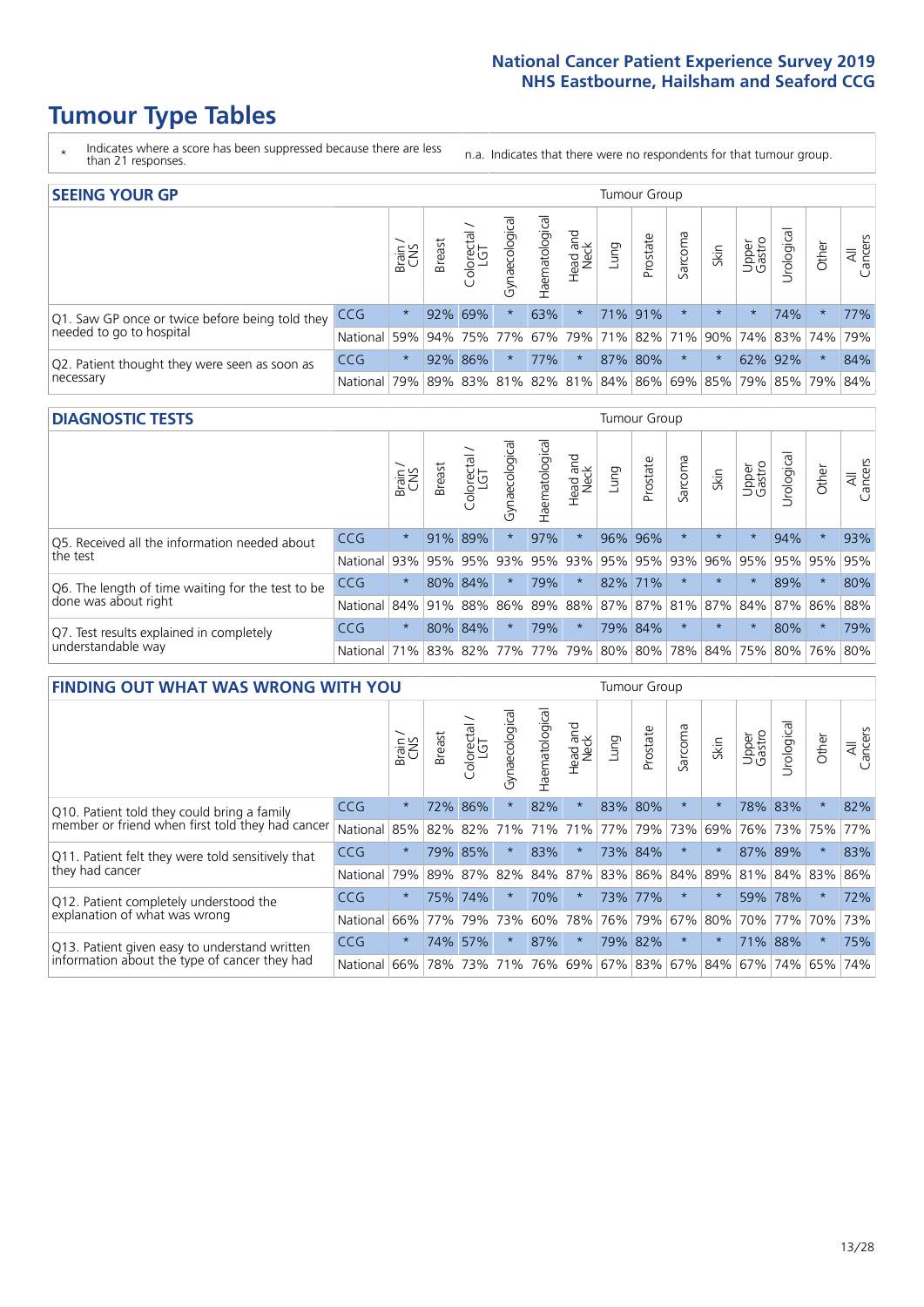# **Tumour Type Tables**

\* Indicates where a score has been suppressed because there are less than 21 responses.

n.a. Indicates that there were no respondents for that tumour group.

| <b>DECIDING THE BEST TREATMENT FOR YOU</b>         |            |         |               |                        |                |                |                        |      | <b>Tumour Group</b> |              |                             |                 |            |         |                |
|----------------------------------------------------|------------|---------|---------------|------------------------|----------------|----------------|------------------------|------|---------------------|--------------|-----------------------------|-----------------|------------|---------|----------------|
|                                                    |            | Brain   | <b>Breast</b> | olorectal.<br>LGT<br>Ũ | Gynaecological | Haematological | ad and<br>Neck<br>Head | Lung | Prostate            | arcoma<br>vĀ | Skin                        | Upper<br>Gastro | Jrological | Other   | All<br>Cancers |
| Q14. Patient felt that treatment options were      | CCG        | $\star$ | 78%           | 77%                    | $\star$        | 86%            | $\star$                | 81%  | 81%                 | $\star$      |                             | $\star$         | 85%        | $\star$ | 82%            |
| completely explained                               | National   | 85%     | 85%           | 85%                    | 85%            | 82%            | 87%                    |      | 84% 83%             | 83%          | 89%                         | 81%             | 83%        | 79%     | 83%            |
| Q15. Patient felt possible side effects were       | <b>CCG</b> | $\star$ | 70%           | 72%                    |                | 72%            | $\star$                |      | 59% 71%             | $\star$      | $\star$                     | $\star$         | 78%        | $\star$ | 72%            |
| definitely explained in an understandable way      | National   | 69%     | 74%           | 76%                    | 75%            | 69%            | 73%                    |      | 74% 73%             | 73%          | 77%                         | 72%             | 71%        | 70%     | 73%            |
| Q16. Patient definitely given practical advice and | <b>CCG</b> | $\star$ |               | 58% 64%                |                | 79%            | $\star$                |      | 70% 63%             | $^\star$     |                             | 71%             | 76%        | $\ast$  | 67%            |
| support in dealing with side effects of treatment  | National   | 63%     | 70%           | 70%                    | 69%            | 65%            | 70%                    |      | 69% 65%             | 66%          | 71%                         | 66%             | 63%        | 64%     | 67%            |
| Q17. Patient definitely told about side effects    | CCG        | $\star$ | 52%           | 59%                    | $\star$        | 55%            | $\star$                | 46%  | 58%                 | $\star$      | $\star$                     | $\star$         | 59%        | $\star$ | 54%            |
| that could affect them in the future               | National   | 62%     | 57%           | 59%                    | 56%            | 51%            | 64%                    |      | 56% 66%             | 54%          | 66%                         | 53%             | 56%        | 52%     | 57%            |
| Q18. Patient definitely involved as much as they   | CCG        | $\star$ | 77%           | 84%                    | $\star$        | 82%            | $\star$                |      | 70% 83%             | $^\star$     | $\star$                     |                 | 57% 84%    | $\star$ | 79%            |
| wanted in decisions about care and treatment       | National   | 79%     |               | 81% 83%                |                |                |                        |      |                     |              | 81% 80% 81% 81% 84% 81% 87% | 79%             | 79%        | 78% 81% |                |

### **CLINICAL NURSE SPECIALIST (CNS)** Tumour Group

|                                                                                           |            | Brain   | <b>Breast</b> | Colorectal<br>LGT | $\sigma$<br>Gynaecologic | Haematological  | Head and<br>Neck | Lung    | Prostate | Sarcoma | Skin                    | Upper<br>Gastro | rological       | Other   | All<br>Cancers |
|-------------------------------------------------------------------------------------------|------------|---------|---------------|-------------------|--------------------------|-----------------|------------------|---------|----------|---------|-------------------------|-----------------|-----------------|---------|----------------|
| Q19. Patient given the name of a CNS who                                                  | <b>CCG</b> | $\star$ |               | 97% 97%           |                          | 97%             | $\star$          | 87% 90% |          | $\star$ |                         | 90%             | 92%             | $\star$ | 93%            |
| would support them through their treatment                                                | National   | 95%     | 95%           | 92%               | 95%                      | 92%             | 91%              |         | 94% 91%  | 91%     | 91%                     | 93%             | 85% 89%         |         | 92%            |
| Q20. Patient found it very or quite easy to                                               | CCG        | $\star$ |               | 71% 59%           |                          | 94%             | $\star$          |         | 79% 78%  |         | $\star$                 | $\star$         | 86%             | $\star$ | 77%            |
| contact their CNS                                                                         | National   | 86%     | 84%           | 88%               | 85%                      | 87% 86% 86% 80% |                  |         |          | 86%     | 90%                     | 85%             | 83% 83%         |         | 85%            |
| Q21. Patient got understandable answers to<br>important questions all or most of the time | CCG        | $\star$ | 74%           | 74%               | $\star$                  | 91%             | $\star$          |         | 91% 90%  | $\star$ | $\star$                 | $\star$         | 92%             | $\star$ | 83%            |
|                                                                                           | National   | 82%     | 87%           | 89%               | 86%                      |                 |                  |         |          |         | 89% 88% 86% 87% 87% 93% |                 | 86% 87% 86% 87% |         |                |

| <b>SUPPORT FOR PEOPLE WITH CANCER</b>                                                             |            |         |               |            |                |                |                         |         |             | <b>Tumour Group</b>  |         |                 |            |          |                |
|---------------------------------------------------------------------------------------------------|------------|---------|---------------|------------|----------------|----------------|-------------------------|---------|-------------|----------------------|---------|-----------------|------------|----------|----------------|
|                                                                                                   |            | Brain   | <b>Breast</b> | Colorectal | Gynaecological | Haematological | ead and<br>Neck<br>Head | Lung    | Prostate    | arcoma<br>$\sqrt{ }$ | Skin    | Upper<br>Gastro | Jrological | Other    | All<br>Cancers |
| Q22. Hospital staff gave information about<br>support or self-help groups for people with         | <b>CCG</b> | $\star$ | 76%           | 83%        | $\star$        | 69%            | $\star$                 |         | 75% 100%    | $\star$              | $\star$ | $\star$         | $\star$    | $\star$  | 79%            |
| cancer                                                                                            | National   | 92%     | 92%           | 88%        | 87%            | 86%            | 88%                     |         | 87% 91%     | 86%                  | 90%     | 88%             | 81%        | 83%      | 88%            |
| Q23. Hospital staff discussed or gave information<br>about the impact cancer could have on day to | CCG        | $\star$ | 75%           | 91%        | $\star$        | 71%            | $\star$                 | 71%     | 88%         | $\star$              | $\star$ | $\star$         | $\star$    | $\star$  | 77%            |
| day activities                                                                                    | National   | 84%     | 86%           | 85%        | 82%            | 84%            | 84%                     | 83%     | 88%         | 81%                  | 86%     | 83%             | 78%        | 79%      | 84%            |
| Q24. Hospital staff gave information on getting                                                   | CCG        | $\star$ | 53%           | $\star$    | $\star$        | $\star$        | $\ast$                  | 58%     | $\star$     | $\star$              | $\star$ | $\star$         | $\star$    | $^\star$ | 56%            |
| financial help or possible benefits                                                               | National   | 78%     | 68%           | 61%        | 66%            | 61%            | 67%                     | 72%     | 55%         | 64%                  | 60%     | 64%             | 47%        | 59%      | 63%            |
| Q25. Hospital staff told patient they could get                                                   | CCG        | n.a.    | 79%           |            | $\star$        |                | $\star$                 | $\star$ | $\star$     | $\star$              |         | $\star$         | $\star$    | $\star$  | 78%            |
| free prescriptions                                                                                | National   | 82%     | 81%           | 83%        | 79%            | 87%            |                         |         | 84% 86% 80% | 78%                  | 71%     | 84%             |            | 73% 81%  | 82%            |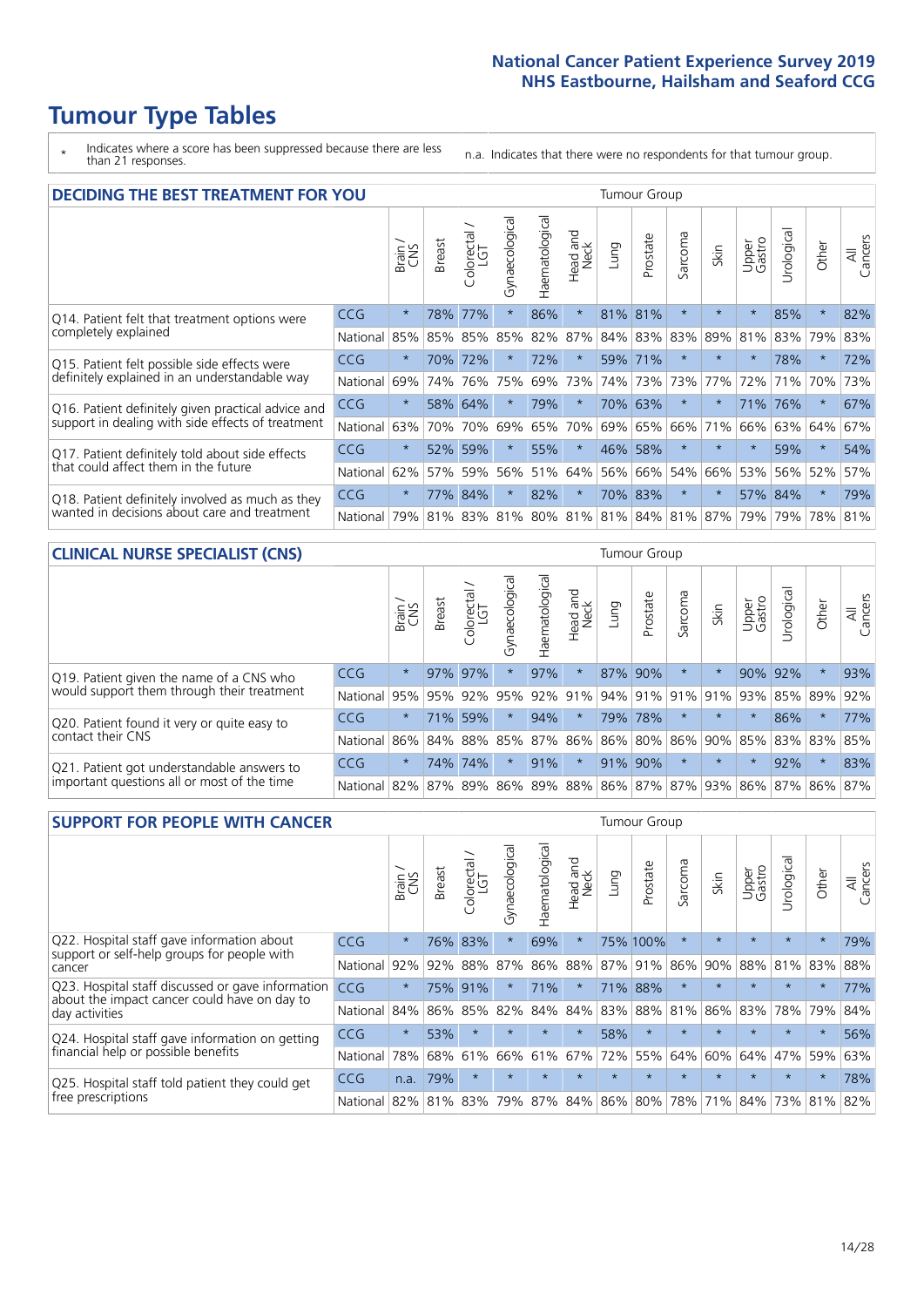# **Tumour Type Tables**

- \* Indicates where a score has been suppressed because there are less than 21 responses.
- n.a. Indicates that there were no respondents for that tumour group.

| <b>OPERATIONS</b>                                                                           |            |              |               |                   |                   | Tumour Group   |                  |             |          |         |                             | All<br>Cancers<br>94% |           |                                                  |     |
|---------------------------------------------------------------------------------------------|------------|--------------|---------------|-------------------|-------------------|----------------|------------------|-------------|----------|---------|-----------------------------|-----------------------|-----------|--------------------------------------------------|-----|
|                                                                                             |            | Brain<br>CNS | <b>Breast</b> | Colorectal<br>LGT | ক<br>Gynaecologic | Haematological | Head and<br>Neck | <b>Gunn</b> | Prostate | Sarcoma | Skin                        | Upper<br>Gastro       | rological | Other                                            |     |
| Q27. Beforehand, patient had all the information                                            | CCG        | $\star$      |               | 96% 86%           | $\star$           | $\star$        | $\star$          | $\star$     | $\star$  | $\star$ | $\star$                     | $\star$               | 96%       | $\ast$                                           |     |
| needed about the operation                                                                  | National   | 96%          | 97%           | 96%               |                   |                |                  |             |          |         |                             |                       |           | 96%  94%  96%  95%  97%  95%  96%  96%  95%  95% | 96% |
| Q28. Afterwards, staff completely explained how<br>operation had gone in understandable way | <b>CCG</b> | $\star$      |               | 69% 57%           | $\star$           |                | $\star$          | $\star$     | $\star$  | $\star$ | $\star$                     | $\star$               | 82%       | $\star$                                          | 72% |
|                                                                                             | National   | 76%          |               | 79% 83%           |                   |                | 79%   78%   79%  |             |          |         | 79%   78%   80%   82%   79% |                       |           | 76%   77%                                        | 79% |

#### **HOSPITAL CARE AS AN INPATIENT** Tumour Group

|                                                                                                  |              | Brain   | <b>Breast</b> | $\frac{\text{Colored}}{\text{LGT}}$ | Gynaecological | Haematological          | Head and<br><b>Neck</b> | Lung    | Prostate | Sarcoma | Skin            | Upper<br>Gastro | Urological | Other   | Cancers<br>$\overline{\overline{\mathbf{z}}}$ |
|--------------------------------------------------------------------------------------------------|--------------|---------|---------------|-------------------------------------|----------------|-------------------------|-------------------------|---------|----------|---------|-----------------|-----------------|------------|---------|-----------------------------------------------|
| Q30. Hospital staff didn't talk in front of patient                                              | CCG          | $\star$ | 100% 66%      |                                     | $\star$        | $\star$                 | $\star$                 | $\star$ | $\star$  | $\star$ | $\star$         | $\star$         | 92%        | $\star$ | 87%                                           |
| as if patient wasn't there                                                                       | National     | 81%     | 86%           | 81%                                 | 83%            | 84%                     | 83%                     | 81%     | 88%      | 86%     | 86%             | 81%             | 83%        | 82%     | 84%                                           |
| 031. Patient had confidence and trust in all                                                     | CCG          | $\star$ | 82% 76%       |                                     | $\star$        | $\star$                 | $\star$                 | $\star$ | $\star$  | $\star$ | $\star$         |                 | 84%        | $\star$ | 84%                                           |
| doctors treating them                                                                            | National     | 82%     | 83%           | 85%                                 | 83%            | 82%                     |                         | 87% 83% | 89%      | 86%     | 85%             | 81%             | 85%        | 80%     | 84%                                           |
| Q32. Patient's family or someone close definitely                                                | CCG          | $\star$ | 66%           | 71%                                 | $\star$        | $\star$                 | $\star$                 | $\star$ | $\star$  | $\star$ | n.a.            |                 | $\star$    | $\star$ | 69%                                           |
| felt able to talk to a doctor                                                                    | National     | 67%     | 72%           | 73%                                 | 72%            | 74%                     | 75%                     | 74%     | 72%      | 71%     | 74%             | 73%             | 71%        | 69%     | 72%                                           |
| Q33. Patient had confidence and trust in all the                                                 | CCG          | $\star$ | 79%           | 69%                                 | $\star$        | $\star$                 | $\star$                 | $\star$ | $\star$  | $\star$ | $\star$         | $\star$         | 75%        | $\star$ | 76%                                           |
| ward nurses treating them                                                                        | National     | 72%     | 73%           | 72%                                 |                | 71% 77%                 |                         | 75% 77% | 79%      | 74%     | 75%             | 73%             | 77%        | 69%     | 74%                                           |
| Q34. Patient thought there were always or nearly                                                 | CCG          | $\star$ |               | 79% 66%                             | $\star$        | $\star$                 | $\star$                 | $\star$ | $\star$  | $\star$ | $\star$         | $\star$         | 75%        | $\star$ | 75%                                           |
| always enough nurses on duty to care for them                                                    | National     | 68%     | 64%           | 62%                                 | 63%            | 63%                     | 65%                     | 68%     | 72%      | 65%     | 70%             | 65%             | 66%        | 60%     | 64%                                           |
| Q35. All hospital staff asked patient what name                                                  | CCG          | $\star$ | 67% 76%       |                                     | $\star$        | $\star$                 | $\star$                 | $\star$ | $\star$  | $\star$ | $\star$         | $\star$         | 88%        | $\star$ | 76%                                           |
| they prefer to be called by                                                                      | National     | 68%     | 62%           | 74%                                 | 65%            | 72%                     |                         | 71% 76% | 72%      | 74%     | 70%             | 78%             | 76%        | 69%     | 71%                                           |
| Q36. Patient always given enough privacy when                                                    | CCG          | $\star$ | 92%           | 76%                                 | $\star$        | $\star$                 | $\star$                 | $\star$ | $\star$  | $\star$ | $\star$         | $\star$         | 92%        | $\star$ | 87%                                           |
| discussing condition or treatment                                                                | National     | 78%     | 84%           | 85%                                 | 81%            | 86%                     |                         | 87% 84% | 88%      | 84%     | 84%             | 84%             | 85%        | 82%     | 85%                                           |
| Q37. Patient definitely found hospital staff to                                                  | CCG          | $\star$ | 51%           | 39%                                 | $\star$        | $\star$                 | $\star$                 | $\star$ | $\star$  | $\star$ | n.a.            | $\star$         | $\star$    | $\star$ | 47%                                           |
| discuss worries or fears during their inpatient visit                                            | National     | 45%     | 51%           | 55%                                 | 51%            | 56%                     |                         | 52% 49% | 53%      | 54%     | 51%             | 53%             | 49%        | 46%     | 52%                                           |
| Q38. Hospital staff definitely did everything they                                               | CCG          |         | n.a. 92% 85%  |                                     | $\star$        | $\star$                 | $\star$                 | $\star$ | $\star$  | $\star$ | $\star$         | $\star$         | $\star$    | $\star$ | 85%                                           |
| could to help control pain                                                                       | National     | 85%     | 83%           | 84%                                 | 82%            | 82%                     | 80%                     | 84%     | 85%      | 83%     | 85%             | 82%             | 81%        | 82%     | 83%                                           |
| Q39. Patient always felt they were treated with                                                  | CCG          | $\star$ | 97% 76%       |                                     | $\star$        | $\star$                 | $\star$                 | $\star$ | $\star$  | $\star$ | $\star$         |                 | 84%        | $\star$ | 87%                                           |
| respect and dignity while in hospital                                                            | National     | 85%     |               | 87% 87%                             | 85%            | 89%                     | 87%                     | 88%     | 91%      | 89%     | 89%             | 88%             | $90\%$     | 86%     | 88%                                           |
| Q40. Patient given clear written information<br>about what should or should not do after leaving | CCG          | $\star$ | 91%           | 96%                                 | $\star$        | $\star$                 | $\star$                 | $\star$ | $\star$  | $\star$ | $\star$         | $\star$         | 91%        | $\star$ | 91%                                           |
| hospital                                                                                         | National 80% |         | 89%           | 86%                                 | 86%            | 83%                     |                         | 87% 82% | 91%      | 85%     | 90%             | 82%             | 87%        | 83%     | 86%                                           |
| Q41. Hospital staff told patient who to contact<br>if worried about condition or treatment after | CCG          | $\star$ |               | 95% 100%                            | $\star$        | $\star$                 | $\star$                 | $\star$ | $\star$  | $\star$ | $\star$         |                 | 100%       | $\star$ | 96%                                           |
| leaving hospital                                                                                 | National 94% |         |               |                                     |                | 95% 95% 93% 96% 93% 92% |                         |         |          |         | 96% 94% 95% 92% |                 |            | 92% 93% | 94%                                           |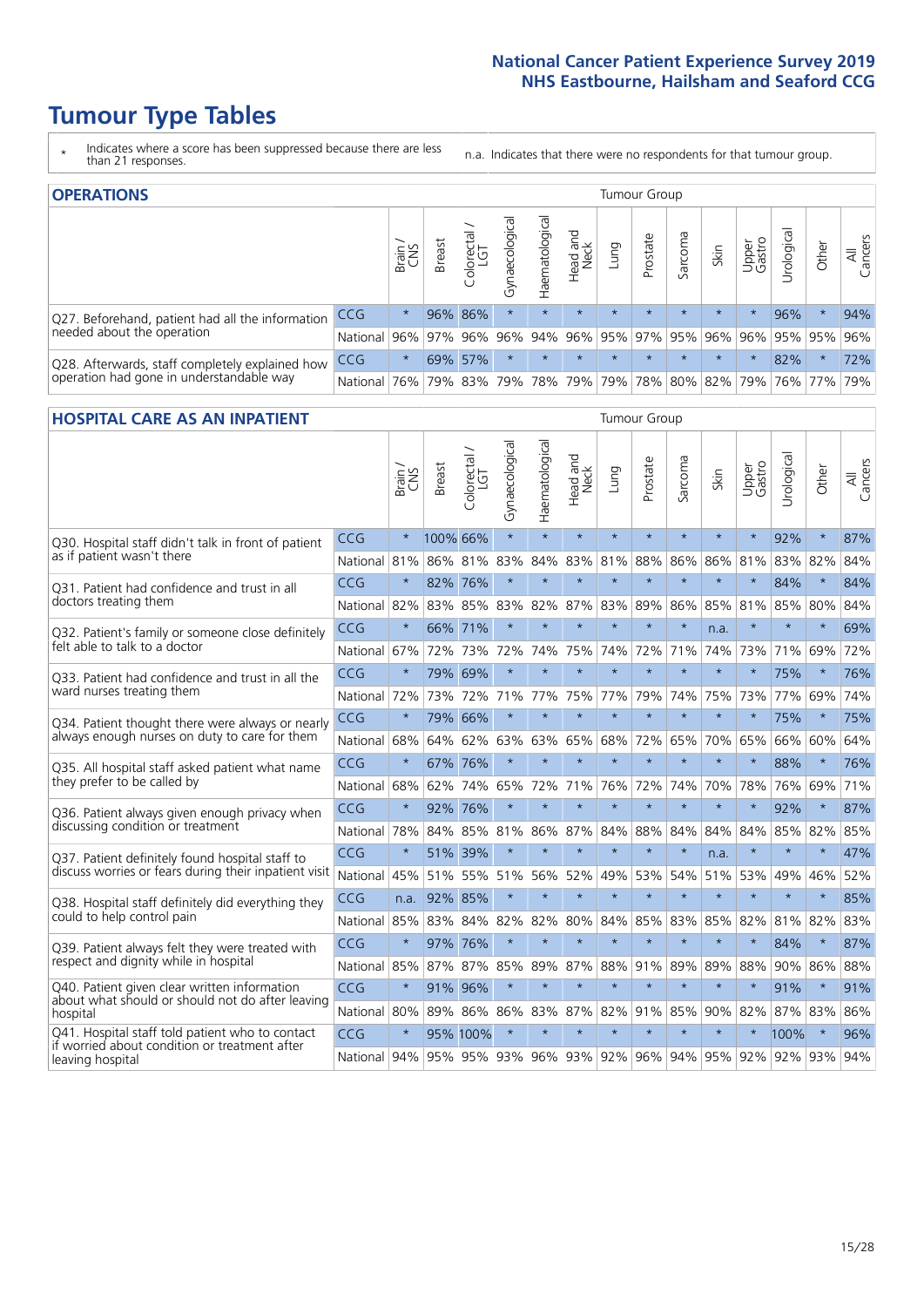# **Tumour Type Tables**

- \* Indicates where a score has been suppressed because there are less than 21 responses.
- n.a. Indicates that there were no respondents for that tumour group.

| <b>HOSPITAL CARE AS A DAY PATIENT / OUTPATIENT</b>                     |            |         |               |                            |                |                |                         |         |          | <b>Tumour Group</b> |         |                 |            |         |                |
|------------------------------------------------------------------------|------------|---------|---------------|----------------------------|----------------|----------------|-------------------------|---------|----------|---------------------|---------|-----------------|------------|---------|----------------|
|                                                                        |            | Brain   | <b>Breast</b> | ╮<br>olorectal<br>LGT<br>Ũ | Gynaecological | Haematological | ead and<br>Neck<br>Head | Lung    | Prostate | Sarcoma             | Skin    | Upper<br>Gastro | Urological | Other   | All<br>Cancers |
| Q43. Patient definitely found hospital staff to                        | CCG        | $\star$ | 71%           | 52%                        | $\star$        | 90%            | $\star$                 | 70%     | $\star$  | $\star$             | $\star$ | $\star$         | $\star$    | $\star$ | 72%            |
| discuss worries or fears during their outpatient or<br>day case visit  | National   | 66%     | 68%           | 73%                        | 70%            | 73%            | 72%                     | 70%     | 74%      | 72%                 | 72%     | 71%             | 67%        | 68%     | 71%            |
| Q44. Cancer doctor had the right documents at                          | <b>CCG</b> | $\star$ | 89%           | 96%                        | $\star$        | 97%            | $\star$                 | 88%     | 95%      | $\star$             |         |                 | 100%       | $\star$ | 94%            |
| patient's last outpatient appointment                                  | National   | 94%     | 96%           | 96%                        | 96%            | 97%            | 96%                     | 96%     | 96%      | 96%                 | 96%     | 94%             | 96%        | 95%     | 96%            |
| Q46. Beforehand patient completely had                                 | CCG        | $\star$ | 88%           | $\star$                    |                |                | $\star$                 | $\star$ | $\star$  | n.a.                | n.a.    | $\star$         | $\star$    | $\star$ | 91%            |
| all information needed about radiotherapy<br>treatment                 | National   | 91%     | 88%           | 83%                        | 88%            | 84%            | 86%                     | 86%     | 88%      | 88%                 | 84%     | 86%             | 83%        | 84%     | 86%            |
| Q47. Patient completely given understandable                           | CCG        | $\star$ | 56%           | $\star$                    | $\star$        |                | $\star$                 | $\star$ | $\star$  | n.a.                | n.a.    | $\star$         | $\star$    | $\star$ | 63%            |
| information about whether radiotherapy was<br>working                  | National   | 56%     | 60%           | 57%                        | 61%            | 62%            | 63%                     | 59%     | 60%      | 67%                 | 57%     | 52%             | 59%        | 59%     | 60%            |
| Q49. Beforehand patient completely had all                             | CCG        | $\star$ | 86%           | $\star$                    | $\star$        | 86%            | $\star$                 | $\star$ | $\star$  | $\star$             | n.a.    | $\star$         | $^\star$   | $\ast$  | 86%            |
| information needed about chemotherapy<br>treatment                     | National   | 80%     | 82%           | 86%                        | 87%            | 85%            | 79%                     | 84%     | 86%      | 86%                 | 90%     | 84%             | 85%        | 85%     | 84%            |
| Q50. Patient given enough information about                            | <b>CCG</b> | $\star$ | 59%           |                            | $\star$        | 82%            | $\star$                 | $\star$ | $\star$  | $\star$             | n.a.    | $\star$         |            | 大       | 67%            |
| whether chemotherapy was working in a<br>completely understandable way | National   | 54%     | 62%           | 64%                        | 68%            | 75%            |                         | 57% 67% | 66%      | 71%                 | 79%     | 61%             | 68%        | 69%     | 68%            |

#### **HOME CARE AND SUPPORT** Tumour Group

|                                                                                                                   |            | Brain   | <b>Breast</b> | olorectal<br>LGT<br>Ũ | ᢛ<br>Gynaecologic | Haematological | ad and<br>Neck<br>Head | <b>Dung</b> | Prostate | Sarcoma  | Skin    | Upper<br>Gastro | Irological | Other   | All<br>Cancers |
|-------------------------------------------------------------------------------------------------------------------|------------|---------|---------------|-----------------------|-------------------|----------------|------------------------|-------------|----------|----------|---------|-----------------|------------|---------|----------------|
| Q51. Hospital staff definitely gave family or<br>someone close all the information needed to<br>help care at home | <b>CCG</b> | $\star$ |               | 37% 45%               |                   | 55%            | $\star$                | 48%         | 52%      | $^\star$ |         |                 | 57% 48%    | $\ast$  | 47%            |
|                                                                                                                   | National   | 58%     | 58%           | 63%                   | 57%               | 62%            | 67%                    |             | 59% 61%  |          | 62% 65% | 60%             | 59% 55%    |         | 60%            |
| Q52. Patient definitely given enough support                                                                      | <b>CCG</b> | $\star$ | 28%           | $\star$               | $\star$           | $\star$        | $\star$                | $\star$     | $\star$  | $\star$  | $\star$ | $\star$         | $\star$    | $\star$ | 38%            |
| from health or social services during treatment                                                                   | National   | 42%     | 52%           | 60%                   |                   | 45% 51%        | 59%                    | 50%         | 48%      |          | 53% 57% | 54%             | 48% 51%    |         | 52%            |
| Q53. Patient definitely given enough support<br>from health or social services after treatment                    | <b>CCG</b> | $\star$ |               | $\star$               | $\star$           |                | $\star$                | $\star$     | $\star$  |          | $\star$ | $\star$         | $\star$    | $\star$ | 36%            |
|                                                                                                                   | National   | 139%    |               | 41% 53%               | 39%               | 43%            | 56%                    | 40%         | 46%      | 48% 59%  |         | 47%             | 44%        | 44%     | 45%            |

| <b>CARE FROM YOUR GENERAL PRACTICE</b>                       |              |         |               | <b>Tumour Group</b>    |               |                |                  |      |                                         |         |         |                 |                |         |                |  |  |
|--------------------------------------------------------------|--------------|---------|---------------|------------------------|---------------|----------------|------------------|------|-----------------------------------------|---------|---------|-----------------|----------------|---------|----------------|--|--|
|                                                              |              | Brain,  | <b>Breast</b> | ー<br>Colorectal<br>LGT | Gynaecologica | Haematological | Head and<br>Neck | Lung | Prostate                                | Sarcoma | Skin    | Upper<br>Gastro | Φ<br>Urologica | Other   | All<br>Cancers |  |  |
| Q54. GP given enough information about                       | CCG          | $\star$ |               | 100%100%               |               | 97%            | $\star$          |      | 97% 100%                                |         | $\star$ | $\star$         | 97%            | $\ast$  | 97%            |  |  |
| patient's condition and treatment                            | National 91% |         |               |                        | 96% 95% 95%   |                |                  |      | 96% 94% 94% 96% 94% 96% 93% 95% 94%     |         |         |                 |                |         | 95%            |  |  |
| Q55. General practice staff definitely did                   | <b>CCG</b>   | $\star$ |               | 61% 63%                |               | 76%            | $\star$          |      | 79% 55%                                 |         | $\star$ | $\star$         | $\star$        | $\star$ | 63%            |  |  |
| everything they could to support patient during<br>treatment | National 55% |         |               |                        | 58% 59% 56%   |                |                  |      | 56% 59% 56% 64% 56% 65% 59% 59% 55% 58% |         |         |                 |                |         |                |  |  |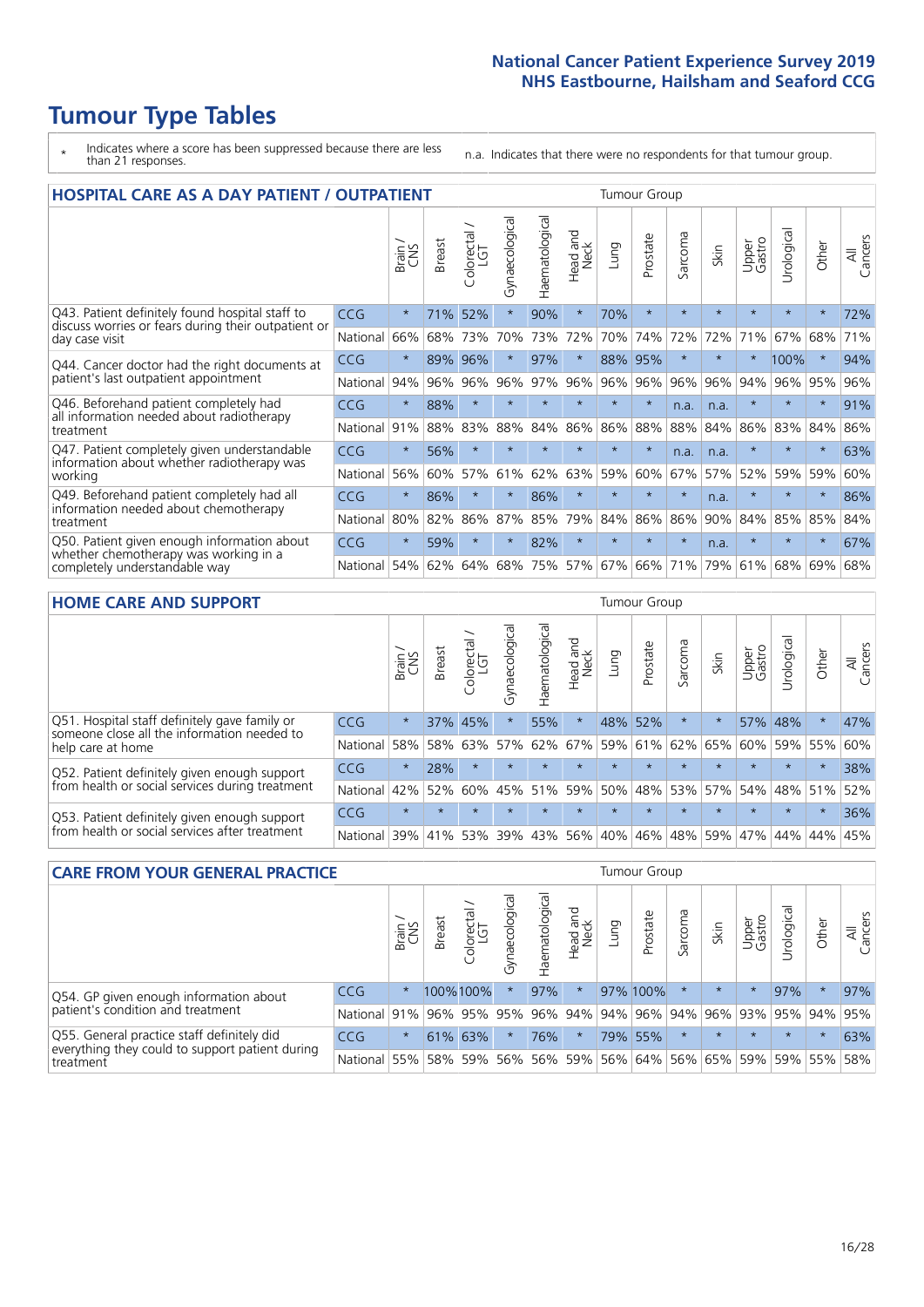# **Tumour Type Tables**

- \* Indicates where a score has been suppressed because there are less than 21 responses.
- n.a. Indicates that there were no respondents for that tumour group.

| <b>YOUR OVERALL NHS CARE</b> |  |  |
|------------------------------|--|--|
|------------------------------|--|--|

| <b>YOUR OVERALL NHS CARE</b>                                                                    |            |         |        |                         |                |                |                  |         |          | <b>Tumour Group</b> |         |                 |           |          |                |
|-------------------------------------------------------------------------------------------------|------------|---------|--------|-------------------------|----------------|----------------|------------------|---------|----------|---------------------|---------|-----------------|-----------|----------|----------------|
|                                                                                                 |            | Brain   | Breast | colorectal.<br>LGT<br>Û | Gynaecological | Haematological | Head and<br>Neck | Lung    | Prostate | arcoma<br>آرا       | Skin    | Upper<br>Gastro | Urologica | Other    | All<br>Cancers |
| Q56. Different people treating and caring for<br>patient always work well together to give best | <b>CCG</b> | $\star$ | 65%    | 72%                     | $\star$        | 85%            | $\star$          | 69%     | 69%      | $\star$             | $\star$ | 61%             | 85%       | $\star$  | 70%            |
| possible care                                                                                   | National   | 60%     | 73%    | 73%                     | 69%            | 75%            | 73%              | 73%     | 75%      | 70%                 | 79%     | 69%             | 74%       | 68%      | 73%            |
| Q57. Patient given a care plan                                                                  | <b>CCG</b> | $\star$ |        | 30% 24%                 |                | 47%            | $\star$          | 39% 57% |          | $\star$             | $\star$ |                 | 27%       | $\star$  | 33%            |
|                                                                                                 | National   | 36%     | 41%    | 40%                     | 34%            | 36%            | 39%              | 36% 40% |          | 34%                 | 44%     | 36%             | 33% 31%   |          | 38%            |
| Q58. Overall the administration of care was good                                                | <b>CCG</b> | $\star$ | 86%    | 89%                     | $\star$        | 90%            | $\star$          | 77% 87% |          | $\star$             | $\ast$  | 65% 94%         |           | $\star$  | 85%            |
| or very good                                                                                    | National   | 85%     | 90%    | 88%                     | 87%            | 91%            | 90%              | 90%     | 88%      | 88%                 | 90%     | 86%             | 85%       | 87%      | 89%            |
| Q59. Patient felt length of time for attending                                                  | <b>CCG</b> | $\star$ | 55%    | 54%                     | $\star$        | 62%            | $\ast$           | 63% 66% |          | $\ast$              | $\star$ | 27%             | 78%       | $\star$  | 60%            |
| clinics and appointments for cancer was about<br>right                                          | National   | 58%     | 68%    | 73%                     | 66%            | 66%            | 71%              | 71%     | 76%      | 68%                 | 73%     | 66%             | 75%       | 64%      | 69%            |
| Q60. Someone discussed with patient whether                                                     | <b>CCG</b> | $\star$ | 11%    | 14%                     |                | 18%            | $\ast$           | 26% 25% |          | $\ast$              | $\ast$  | 13%             | 11%       | $^\star$ | 16%            |
| they would like to take part in cancer research                                                 | National   | 42%     | 30%    | 32%                     | 31%            | 33%            | 21%              | 34% 31% |          | 36%                 | 20%     | 36%             | 21%       | 32%      | 30%            |
| Q61. Patient's average rating of care scored from<br>very poor to very good                     | <b>CCG</b> | $\star$ | 8.8    | 8.7                     | $\star$        | 8.9            | $\ast$           | 8.3     | 8.6      | $\star$             | $\star$ | 8.6             | 8.8       | $\star$  | 8.7            |
|                                                                                                 | National   | 8.6     | 8.9    | 8.8                     | 8.7            | 8.9            | 8.8              | 8.8     | 8.8      | 8.8                 | 8.9     | 8.7             | 8.7       | 8.7      | 8.8            |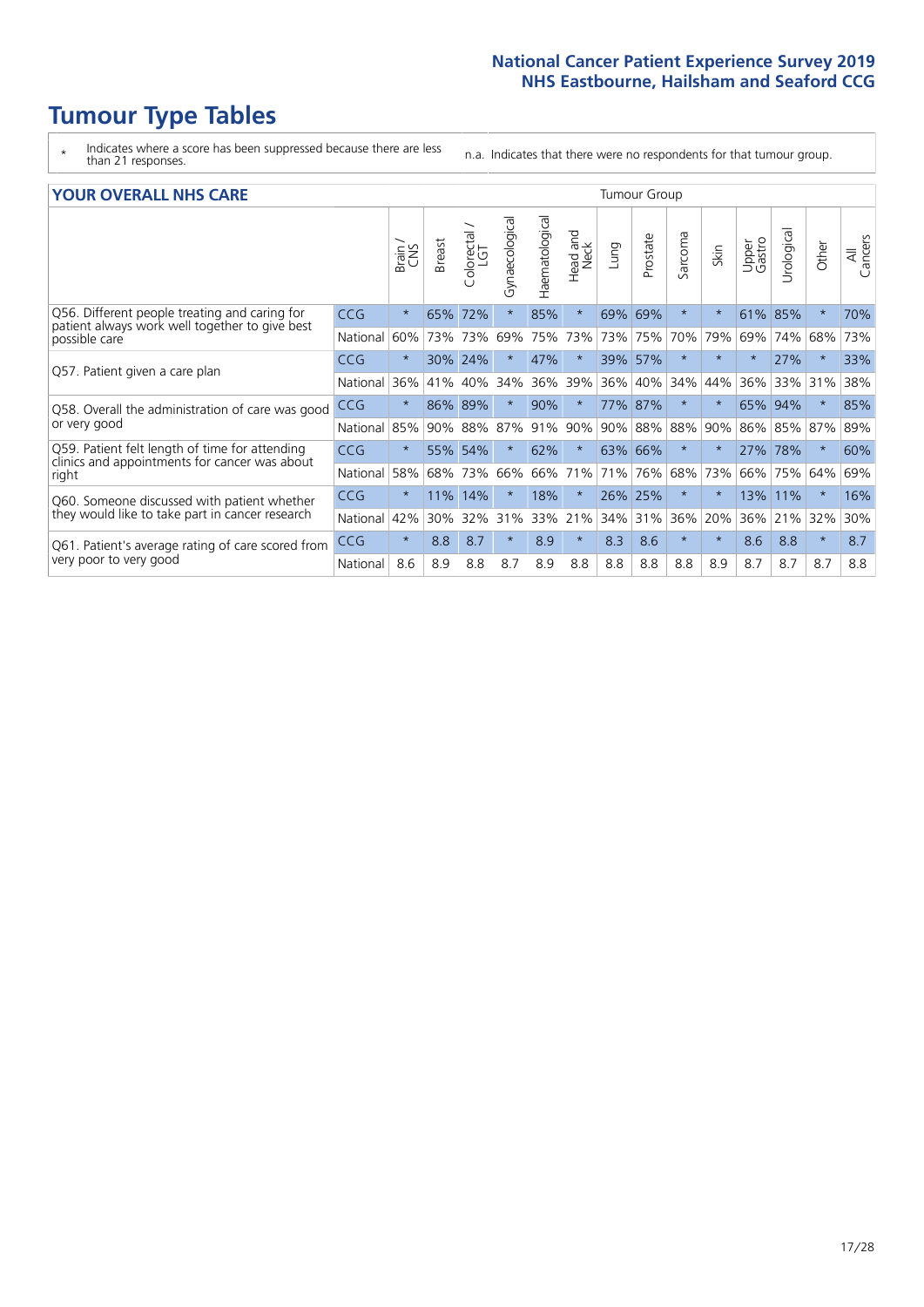### **Year on Year Charts**





### **DIAGNOSTIC TESTS**





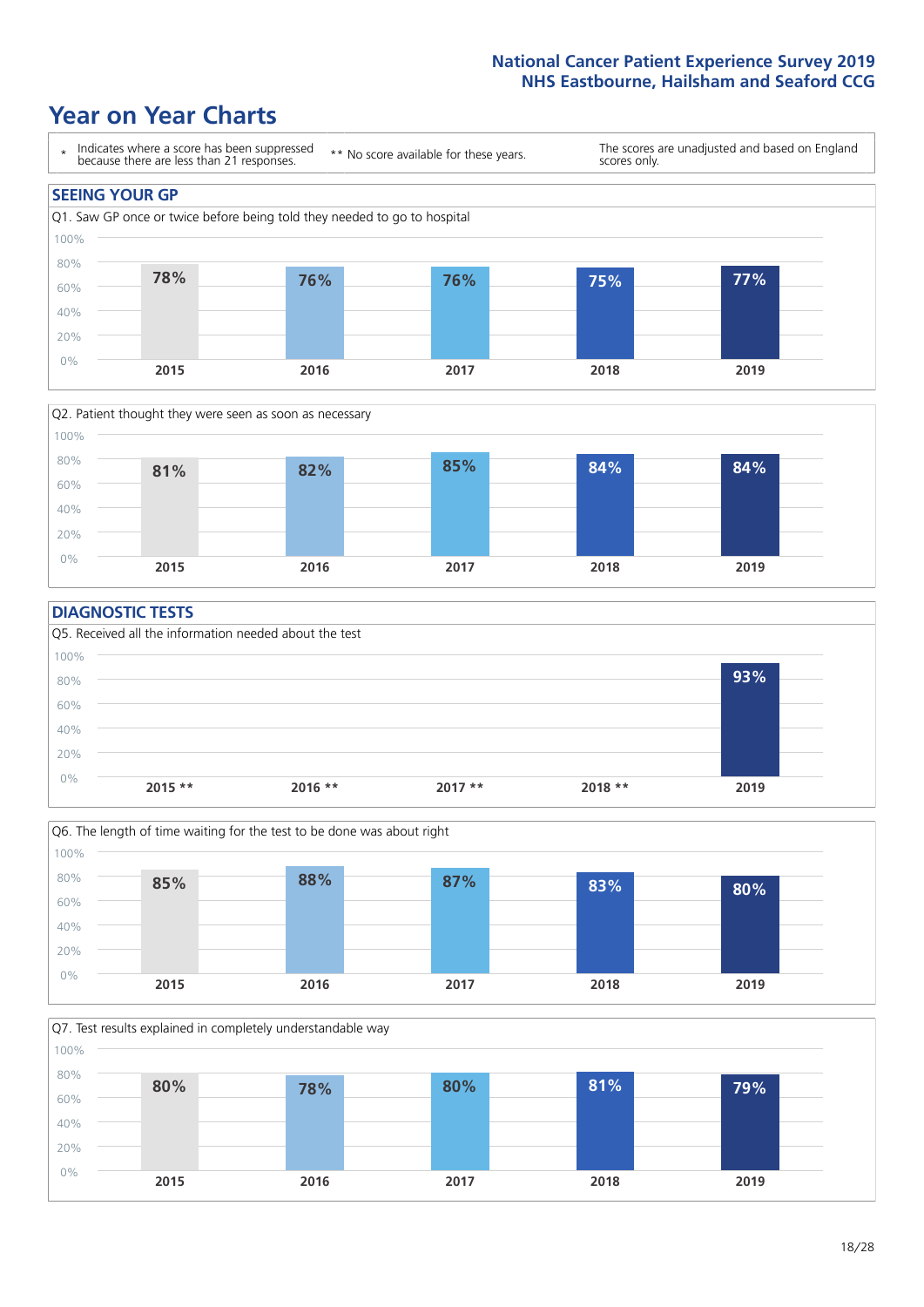### **Year on Year Charts**









### **DECIDING THE BEST TREATMENT FOR YOU** Q14. Patient felt that treatment options were completely explained 0% 20% 40% 60% 80% 100% **2015 2016 2017 2018 2019 86% 82% 82% 85% 82%**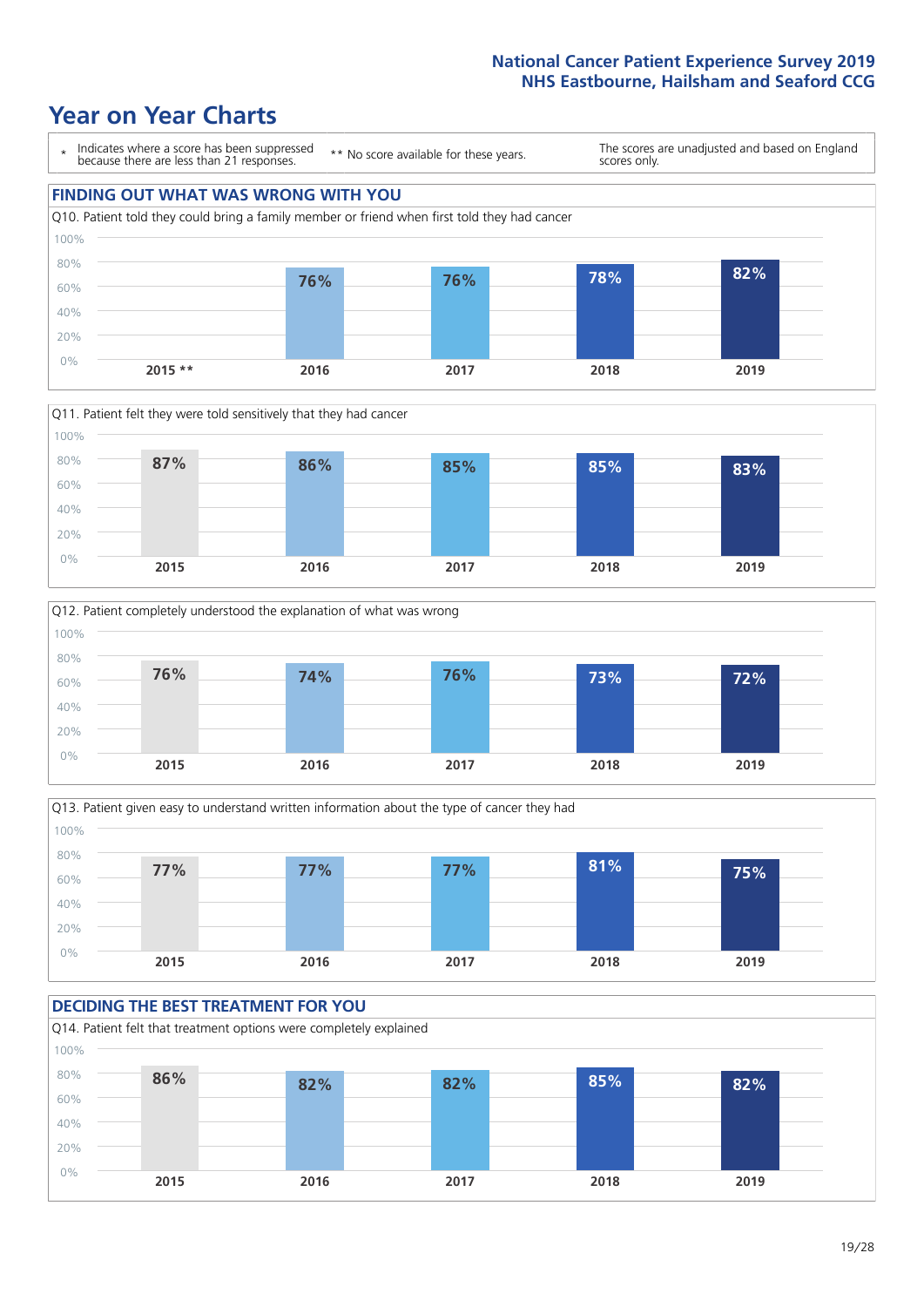





Q18. Patient definitely involved as much as they wanted in decisions about care and treatment  $0%$ 20% 40% 60% 80% 100% **2015 \*\* 2016 \*\* 2017 \*\* 2018 \*\* 2019 79%**

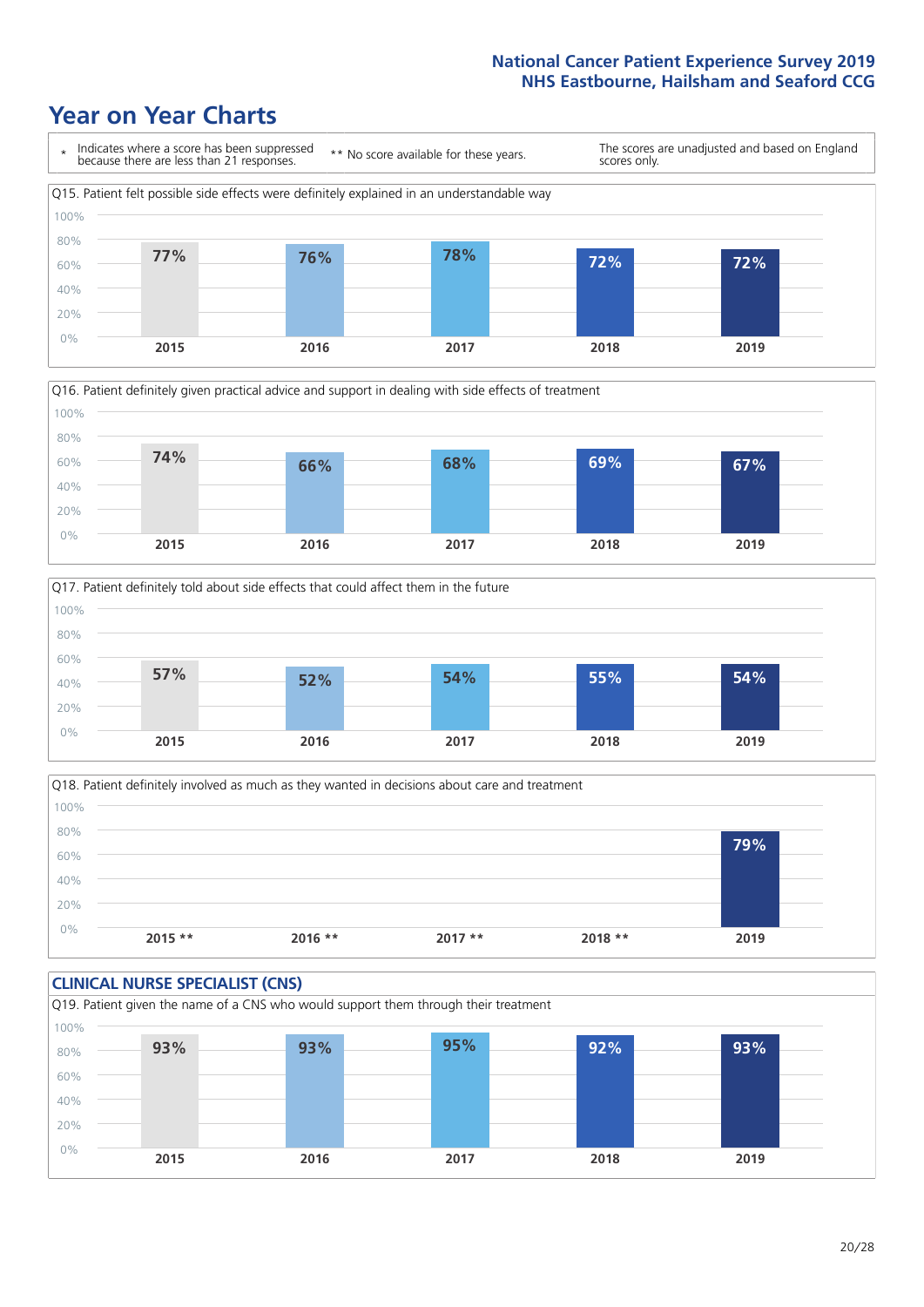









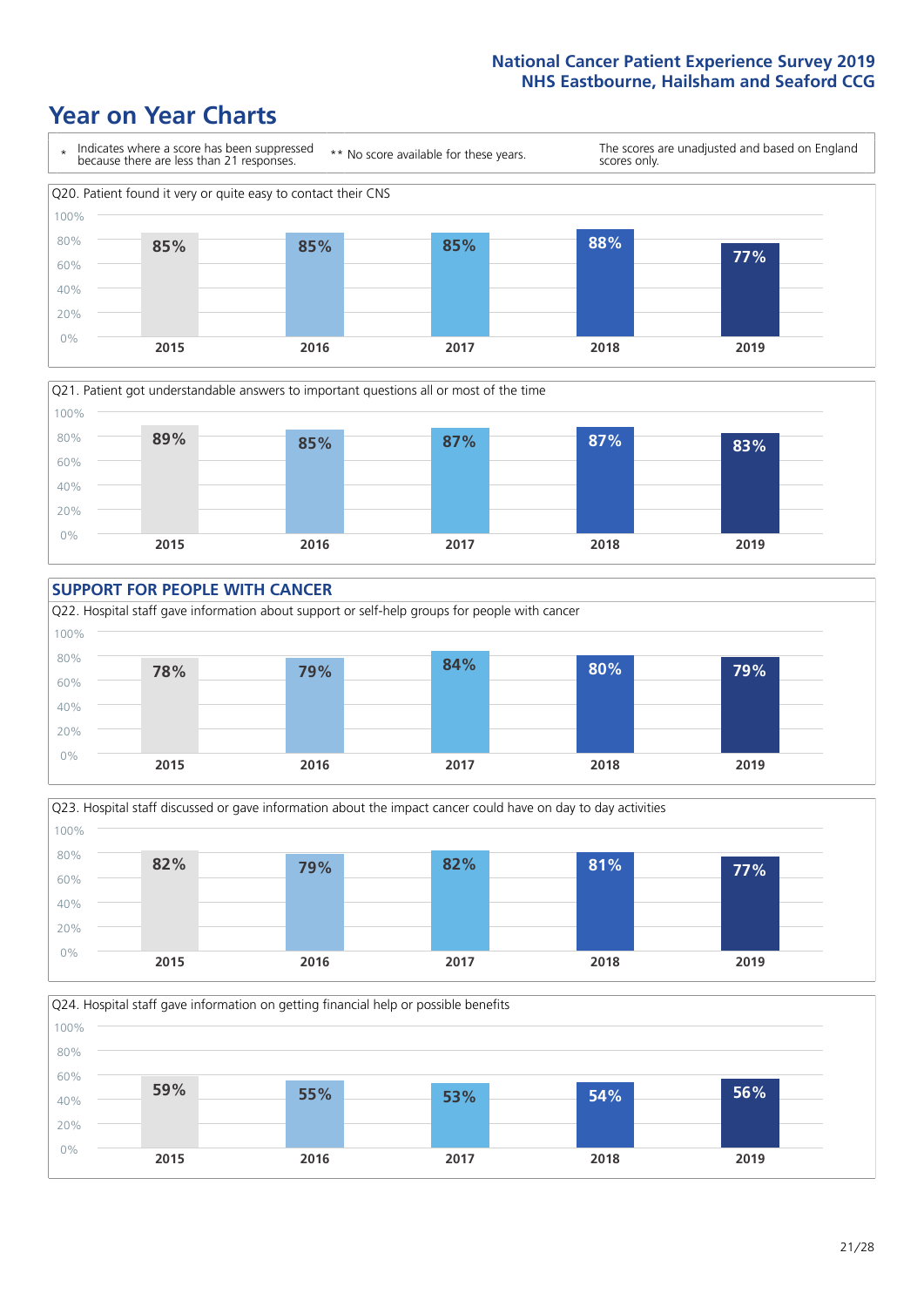### **Year on Year Charts**



#### **OPERATIONS**





### **HOSPITAL CARE AS AN INPATIENT** Q30. Hospital staff didn't talk in front of patient as if patient wasn't there 0% 20% 40% 60% 80% 100% **2015 \*\* 2016 \*\* 2017 \*\* 2018 \*\* 2019 87%**

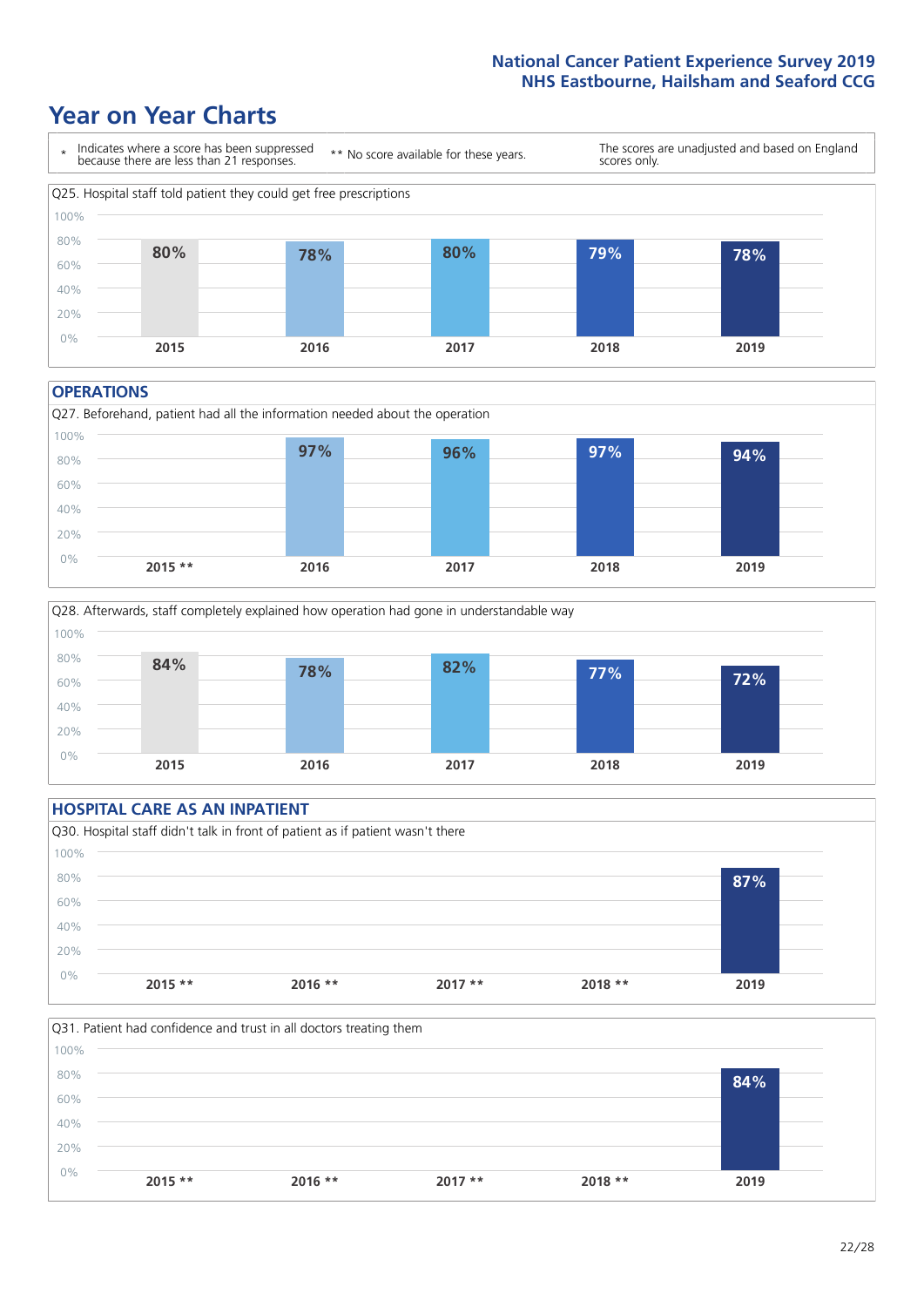







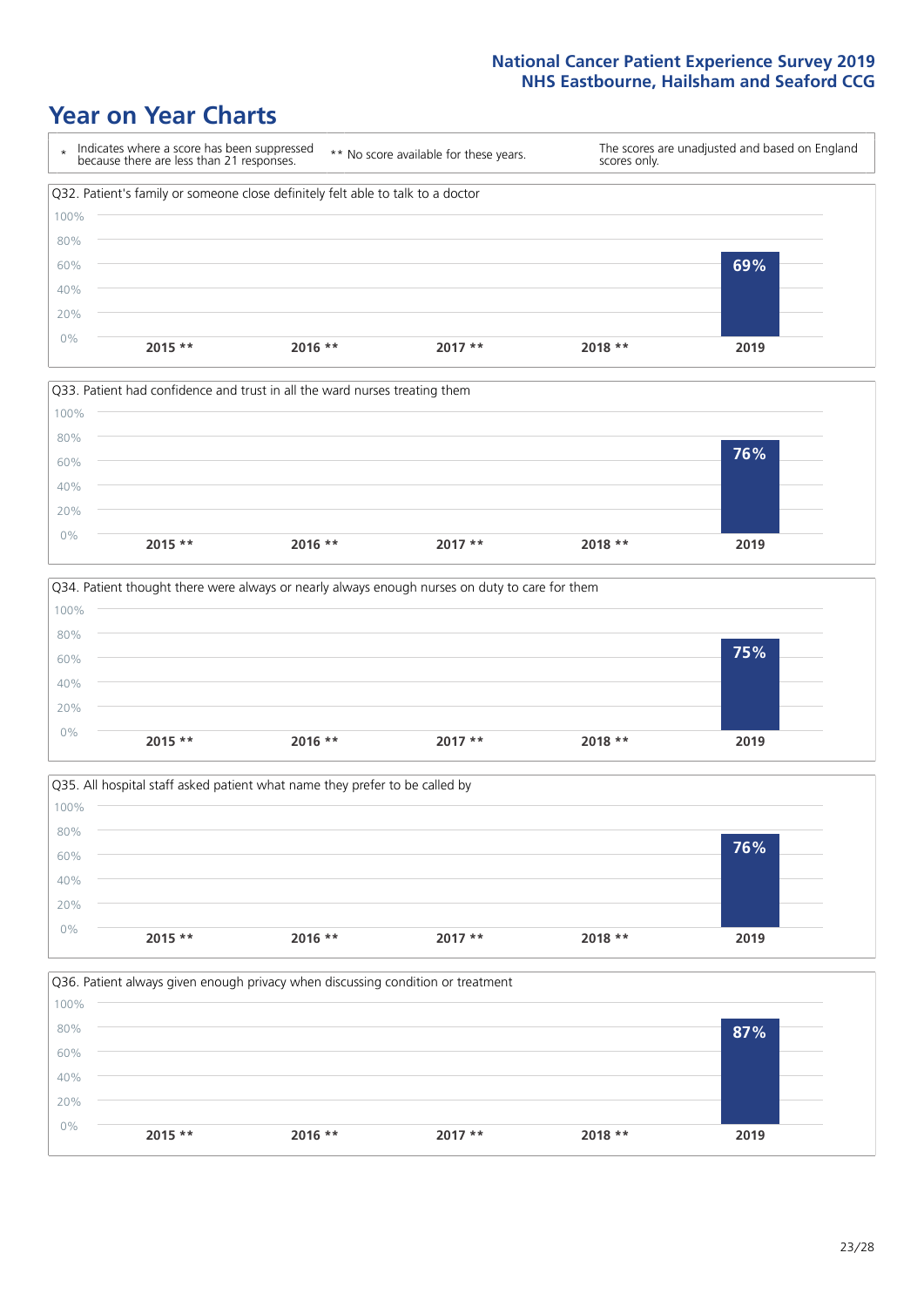







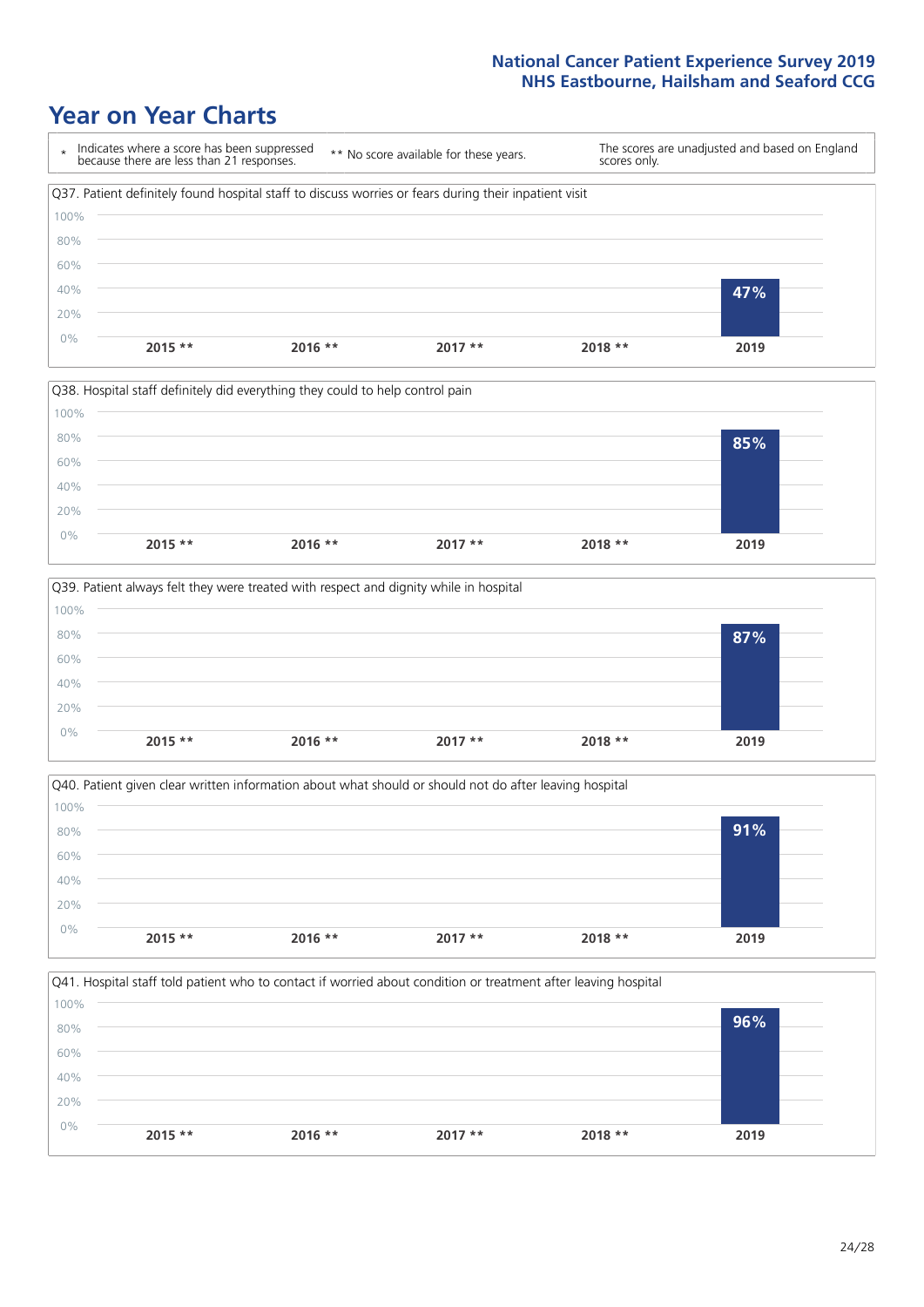







Q49. Beforehand patient completely had all information needed about chemotherapy treatment 100%

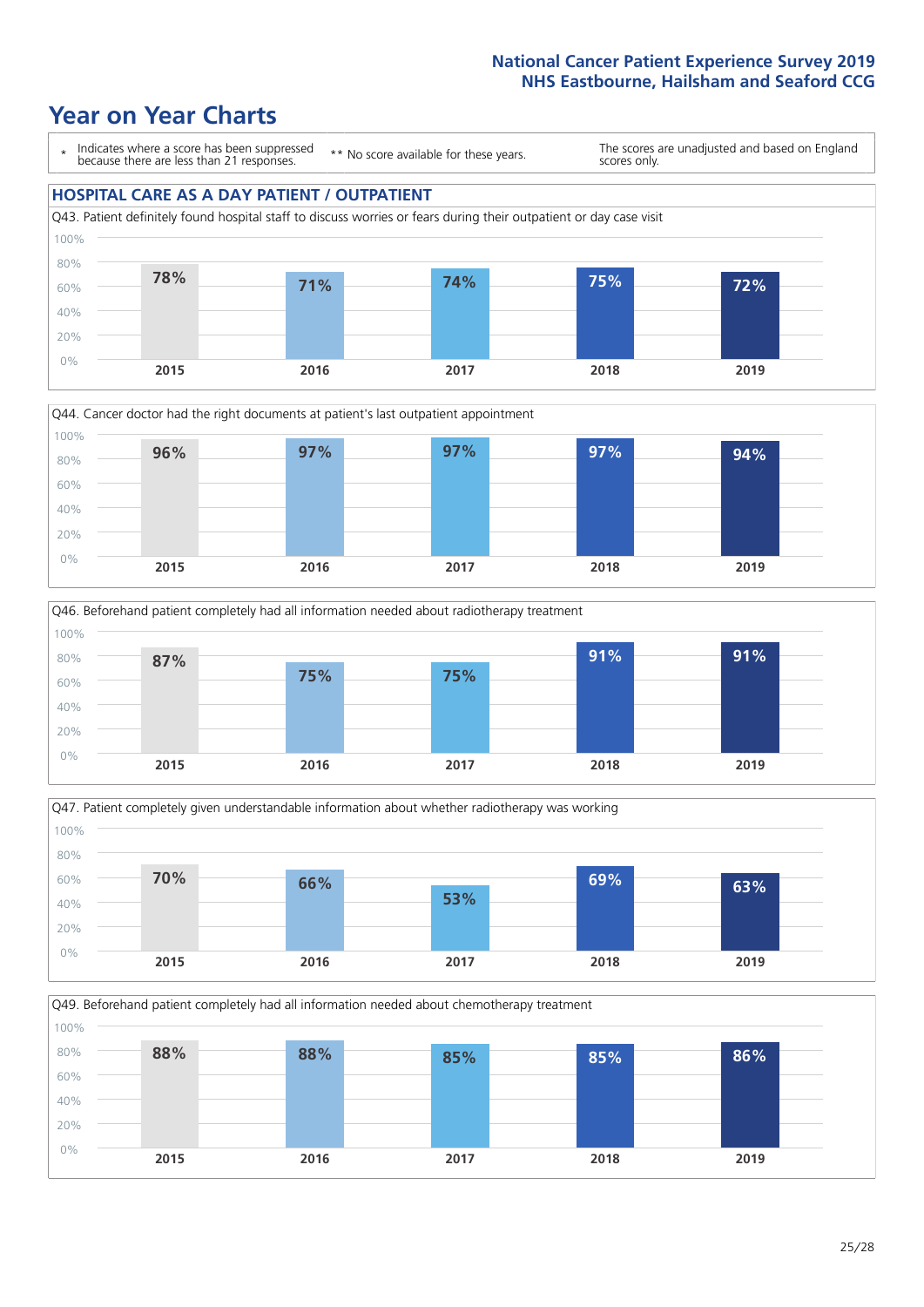### **Year on Year Charts**



#### **HOME CARE AND SUPPORT**







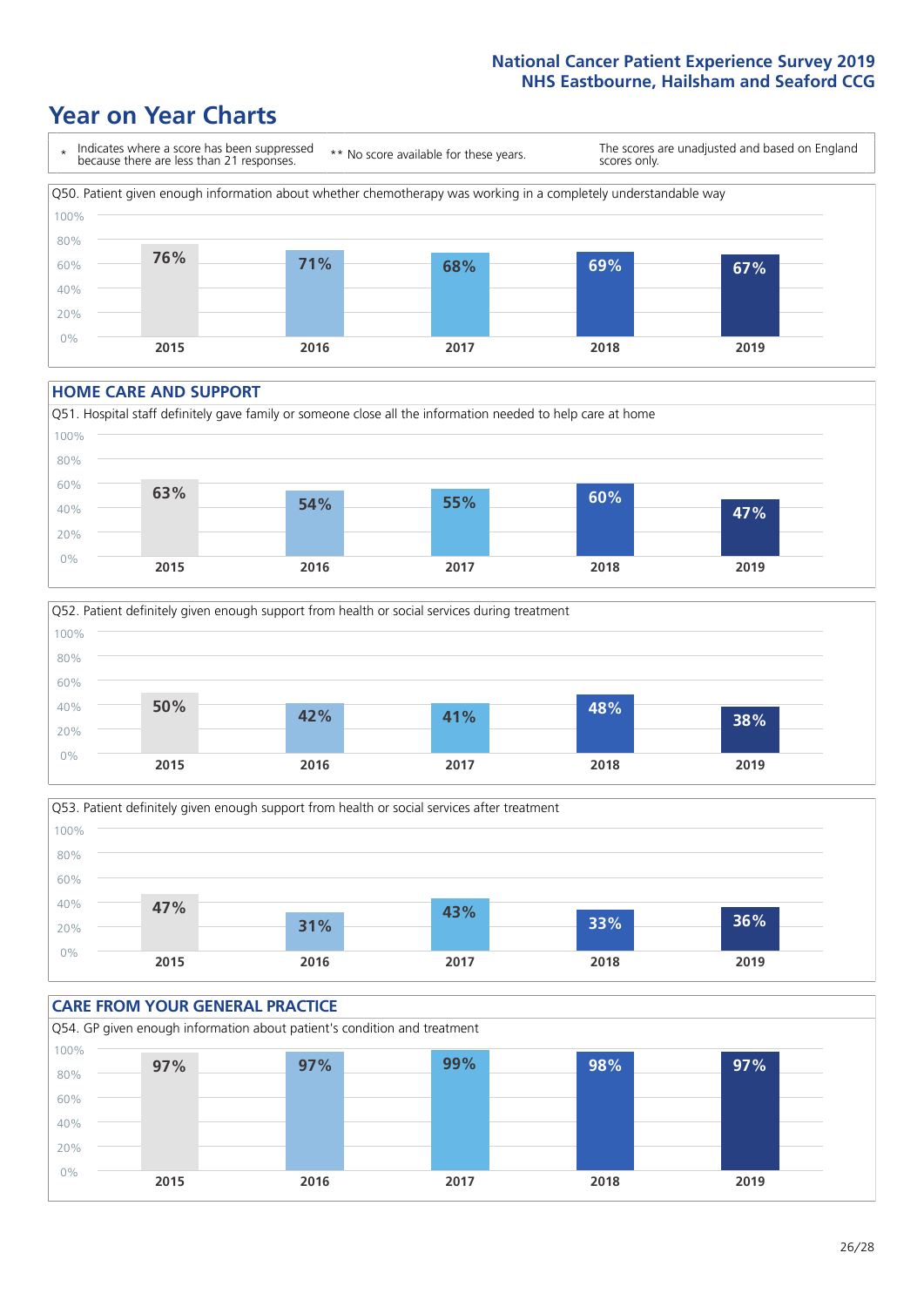### **Year on Year Charts**



#### **YOUR OVERALL NHS CARE**







Q59. Patient felt length of time for attending clinics and appointments for cancer was about right 0% 20% 40% 60% 80% 100% **2015 2016 2017 2018 2019 72% 66% 72% 69% 60%**